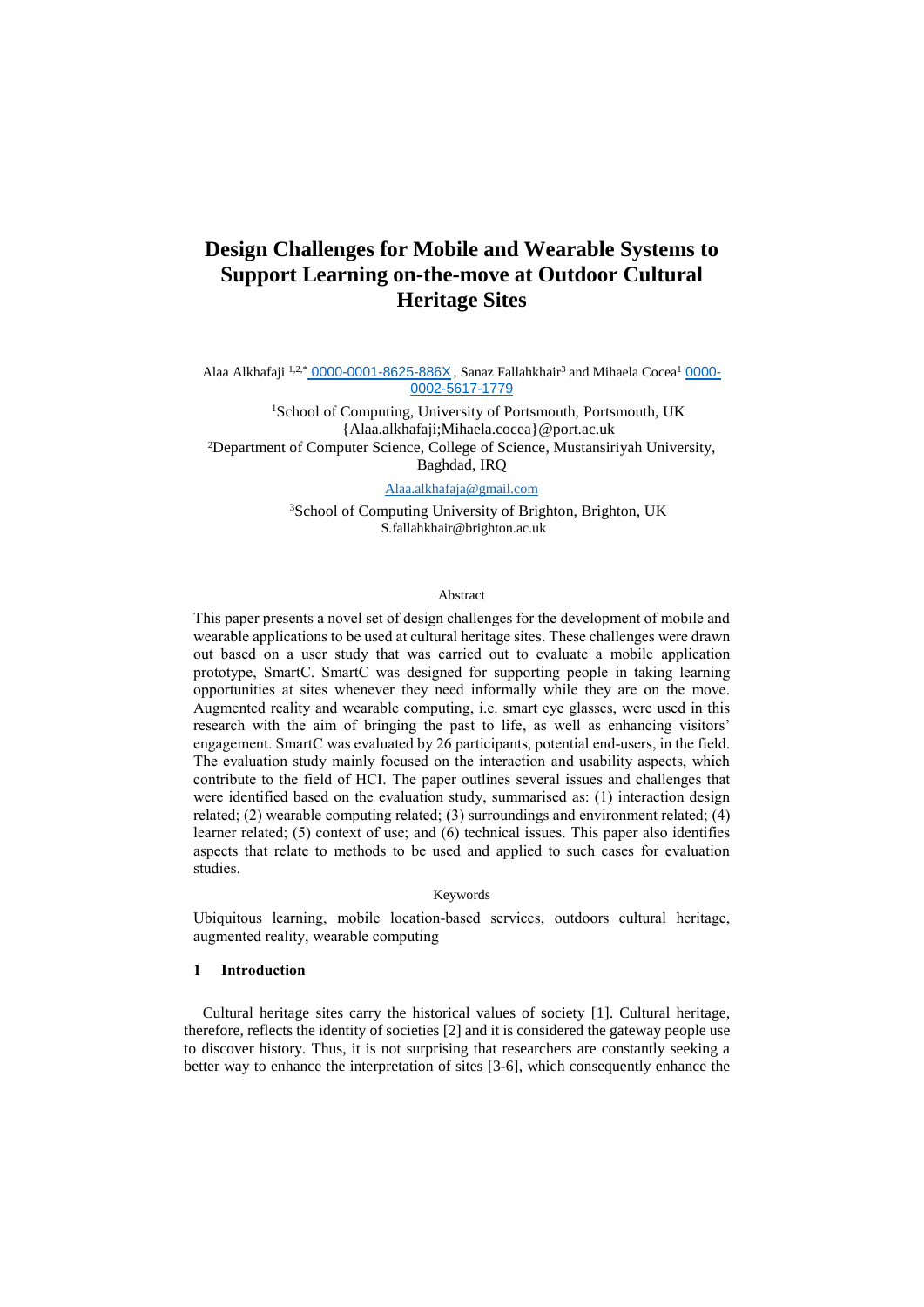experience and learning from them. Interpretation is not only about presenting factual information, but more importantly about evoking the emotional and intellectual connection between visitors and attractions [\[7\]](#page-17-3),that would promote the sense of loyalty and belonging to the community, as well as increase awareness of cultural heritage places. To achieve this, the objective of sites' authorities [\[8\]](#page-18-0) is to enhance sites' interpretation, as well as visitors' engagement, which will lead to increase attendance; this, in turn, would improve learning from sites. This is challenging nowadays due to few reasons, which include: (a) a lack of interest in visiting sites as often, which makes it challenging to derive people to visit sites [\[9\]](#page-18-1); (b) people do not see visiting sites as a learning trip but rather as entertainment; (c) the rapid pace of life does not leave much time for people to visit sites and explore them. As experiencing sites usually involves moving from one attraction to another and changing of contexts to acquire information, enabling learning while moving, which we refer to learning on-the-move, for this purpose it would be an excellent choice. Visitors, often visit sites with friends and family to socialise and at the same time experience the site and feel the place [\[10\]](#page-18-2). This might cause visitors to spend a limited amount of time to explore sites and learn about them, as they would prefer to stay with the group most of the time. Thus, it could be essential to have a tool that enables them to stay with the group most of the time, while simultaneously learning about the attractions [\[11\]](#page-18-3). Additionally, visitors often have a limited amount of time they are willing to spend at sites, as they need to return to other activities after the visit. Additionally, it would be more challenging if there are kids within a group of visitors, as they are usually not as patient as adults. Technology would be an excellent tool for this, which could be achieved by utilising location-based notification to deliver information regarding the history of and the available services at nearby sites. This has not been given a great attention in the literature as shown in the next section.

Although, technologies have been introduced to enhance visitors' experience, most of them are introduced with respect to indoors cultural heritage [\[12-14\]](#page-18-4). Emerging technologies, such as immersive and ubiquitous technologies have a great potential to enhance engagement at sites as well as visitors' experience [\[15\]](#page-18-5). They would bring the past closer and help visitors experience life back in time [\[16\]](#page-18-6), but so far, they have been dedicated mainly for indoor settings, such as museums and galleries. However, outdoors cultural heritage is as important as indoors, and they might need extra attention, as usually attractions are distributed around cities with no members of staff available, but with labels and sometimes limited audio devices [\[17\]](#page-18-7). Additionally, the context of outdoors sites is different than indoors where variables such as weather and level of brightness (i.e. sun light), are easy to control. Based on the literature review in the next section, few studies were dedicated for outdoor settings. Also, augmented reality (AR) technology has been introduced to enhance interaction at cultural heritage sites but, again, mainly for indoor settings, as explained in the next section. However, using it in outdoor contexts has different challenges, which have not been explored greatly in the literature, as few studies have been conducted outdoors. Consequently, there is a need to explore further and deeper to better understand how variables of outdoor settings would affect the experience, and how visitors will deal with them; this would help researchers address challenges that might arise.

Based on the review outlined in the next section, there is a lack of technologies that help visitors of outdoor sits to learn-on-the-move and provide them with the right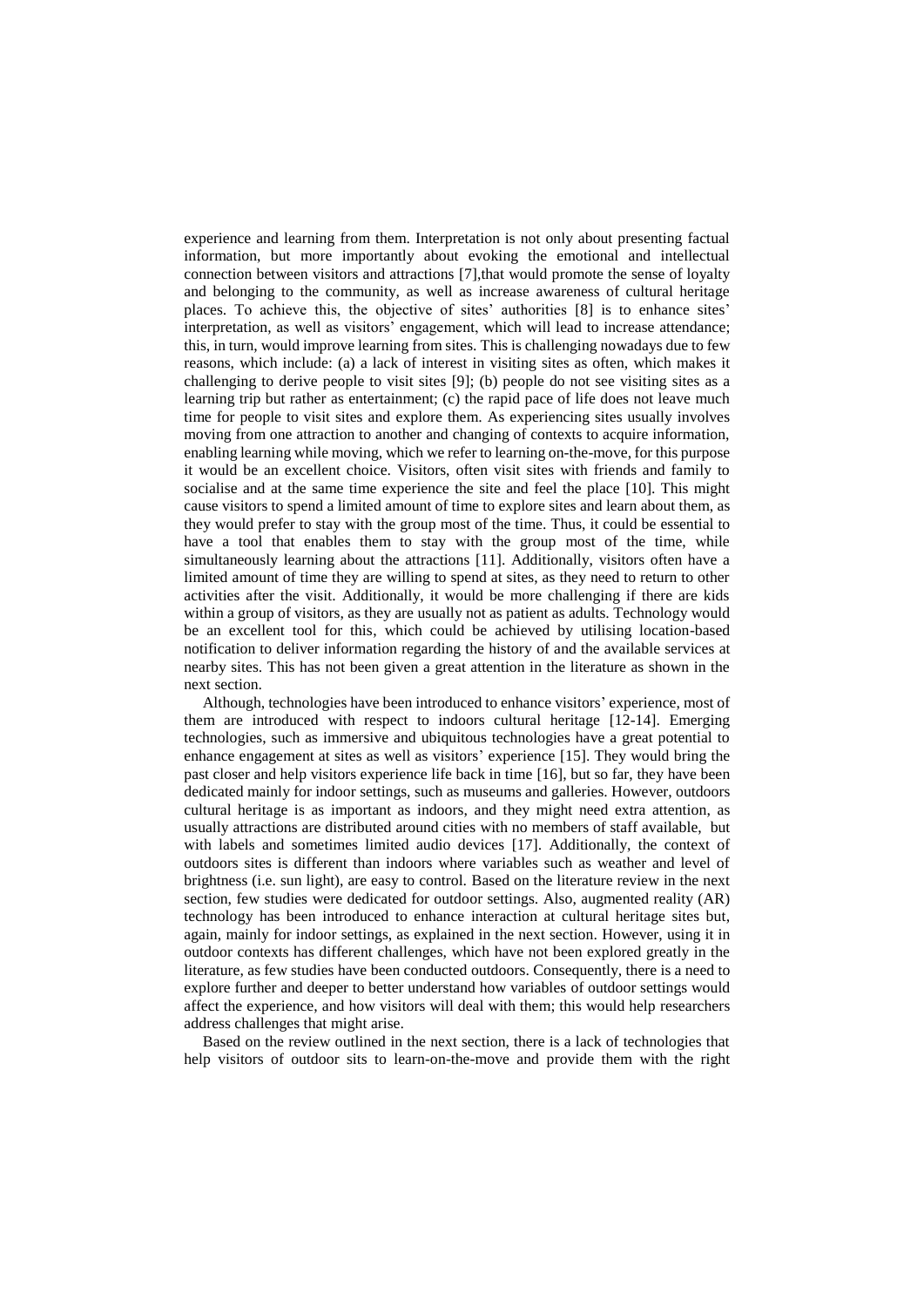information at the right time based on location, automatically without any intervention from users. Such technology would be very helpful for visitors who are in a new place and do not know what points of interest may be nearby; it would also help visitors to smartly invest the time of the visit by receiving information while moving around individually or with a group. Furthermore, few studies introduced features to show how attractions appeared in the past using AR, which could be a very interesting feature for enhancing visitors' engagement according to previous studies [\[9,](#page-18-1) [17\]](#page-18-7), that would also enhance the sites' interpretation, which is very important as culture heritage reflects the identity of society [\[18\]](#page-18-8). Consequently, it would enhance attendance, which is always the objective of cultural heritage authorities [\[8\]](#page-18-0). Therefore, in the long-term, that would have a great impact on conserving sites as the visitors' attendance is a key aspect that contributes to sites maintenance [\[8\]](#page-18-0), which in turn contributes to a better economy. Another important aspect of showing attractions how they looked in the past, is that it brings the past to life, which would reinforce the link between the present and the past, which, in turn, would help stimulate the perpetuation of culture [\[19\]](#page-18-9).

This paper presents a user-study in the field for the evaluation of a mobile app that adopts smart and ubiquitous learning technology, SmartC. SmartC was designed to provide a learning tool to be used at outdoor cultural heritage sites informally. The study provided an insight into how visitors react to using an AR app in outdoor settings of cultural heritage. The results of the study helped outline a set of design challenges for designing such services, which would assist researchers who work in this area to overcome challenges that might arise. SmartC was designed to assist visitors of cultural heritage take learning opportunities whenever they need regardless of time and place utilising mobile and wearable computing, i.e. smart eyeglasses. The smart eyeglasses would help free visitors' hands and enjoy the experience while at the same time acquiring information. Additionally, they would help them look at the actual artefact while acquiring information, which would support the association of the given information with the corresponding artefact [\[17\]](#page-18-7). SmartC was designed to help visitors learn informally whilst on-the-move by delivering instant information automatically based on location regarding cultural attractions and artefacts when passing by. Additionally, SmartC provides a service to show how attractions appeared back in time using AR technology. SmartC was developed based on a framework for developing such services that was introduced in previous research [\[11,](#page-18-3) [17\]](#page-18-7), which was formulated based on three empirical studies to gather user requirements; the user study presented in this paper was conducted to evaluate SmartC in the field with 26 potential end-users. The focus of the evaluation study was mainly on the interaction between users and the app, as it is considered a key factor of user satisfaction that would significantly enhance their engagement [\[20,](#page-18-10) [21\]](#page-18-11). Design challenges were identified during the study for designers to keep in mind when designing such services, which are outlined in this paper. Additionally, the limitations of the study setting are discussed, which would be helpful information in guiding researchers in setting such studies. A scenario-based design method was used to depict the context of use to guide the design. The adopted scenario was developed based on general requirements for designing such services that were identified in a previous study [\[22\]](#page-18-12). The next section provides an overview of similar technologies and highlights their limitations.

## **2 Related work**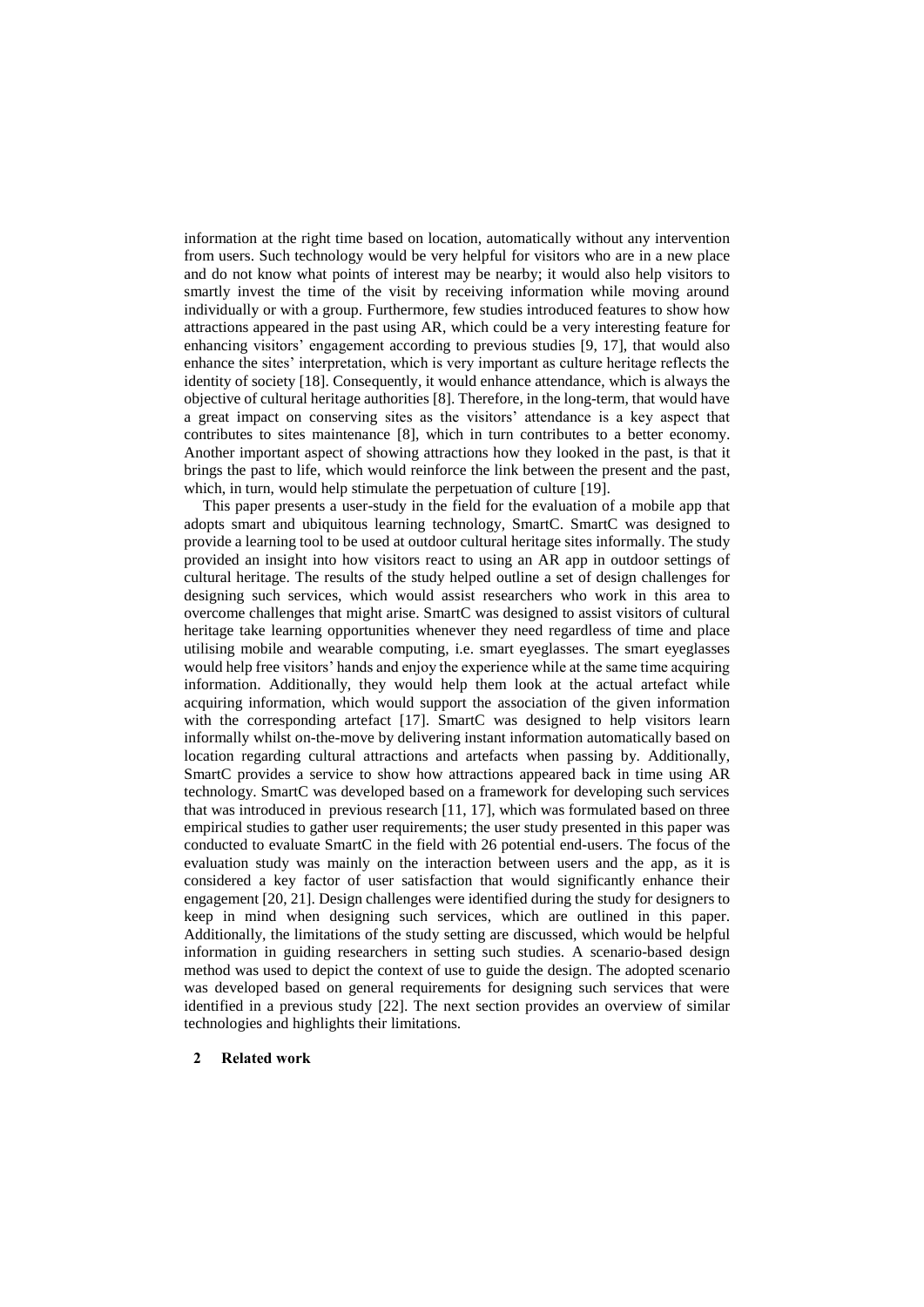Ubiquitous computing offers technology that interweaves into our lives and the surrounding environment in an unobtrusive way [\[23,](#page-18-13) [24\]](#page-18-14). It offers features that allow people to be freed from the restriction of time and place, which would be an excellent choice for enhancing the experience at cultural heritage sites, as the experience at sites involves a lot of changing in contexts, and it happens at different times. It is contextaware computing which allows visitors to receive information based on the context while they are moving. This section provides an overview regarding similar technologies and highlights their limitations.

Mobile technology has been increasingly utilised to support people experiencing cultural heritage sites. Studies such as in [\[25-28\]](#page-18-15) have introduced mobile guides particularly for enhancing the experience at cultural heritage sites. However, none of them was introduced to provide visitors with information regarding the surrounding attractions based on location automatically while moving. Geo-focussed services have recently drawn a great attention especially for activities at outdoor settings. These services use mobile devices and the Global Position System (GPS) for doing activities based on location. It is considered as a good tool for encouraging people to socialise while doing physical activities (e.g. geo-caching) [\[29\]](#page-19-0) and were mainly introduced for outdoor settings such as in [\[30-36\]](#page-19-1). However, none of them was dedicated for enhancing visitors' experience at outdoor cultural heritage sites for learning, nor were they utilised to understand visitors'/learners' behaviour and attitude while using such services in outdoor settings, with the aim to identifying design challenges.

AR technology has been recently utilised in cultural heritage contexts to enhance visitors' experience. Some projects have been designed for indoor cultural heritage sites such as in [\[7,](#page-17-3) [37-41\]](#page-19-2). Some others were introduced for outdoor settings such as in [\[42-](#page-19-3) [45\]](#page-19-3). Nonetheless, they have not introduced notifications on-the-move based on location and at the same time show how attractions looked in the past, which would be an essential feature for enhancing visitors' engagements, as well as sites' interpretation. Utilising wearable computing such as smart eye glasses to learn from cultural heritage sites is yet immature in the literature; a few technologies were introduced in this respect such as [\[12,](#page-18-4) [46-49\]](#page-20-0). Although these technologies utilised wearable computing, but they were not aimed at supporting visitors' learning on-the-move, where they receive right information at the right time based on location and at the same time helping them experience life back in time.

Several mobile apps were designed for indoor cultural heritage settings to be used at museums. For example as in [\[13,](#page-18-16) [14,](#page-18-17) [50,](#page-20-1) [51\]](#page-20-2). Nevertheless, these technologies were not introduced to meet the particular need of outdoor setting, as a few things need to be considered in outdoors such as: the weather, the noise, and the daytime, which do not matter in indoor

More research was carried out with respect to outdoors cultural heritage in terms of field studies to evaluate similar technologies, such as in [\[6,](#page-17-4) [52,](#page-20-3) [53\]](#page-20-4), but none of them explored how visitors react to challenges that might arise at outdoor setting, nor observed how they perform in different learning modes to experience sites (i.e. individual and group). Additionally, none of them outlined design challenges for designing such services, nor provide guidance for researchers in setting such studies, that would assist researchers when conducting similar studies.

Despite the growing literature of ubiquitous learning technologies, there is still a lack of systems that support visitors intelligently to learn informally based on location at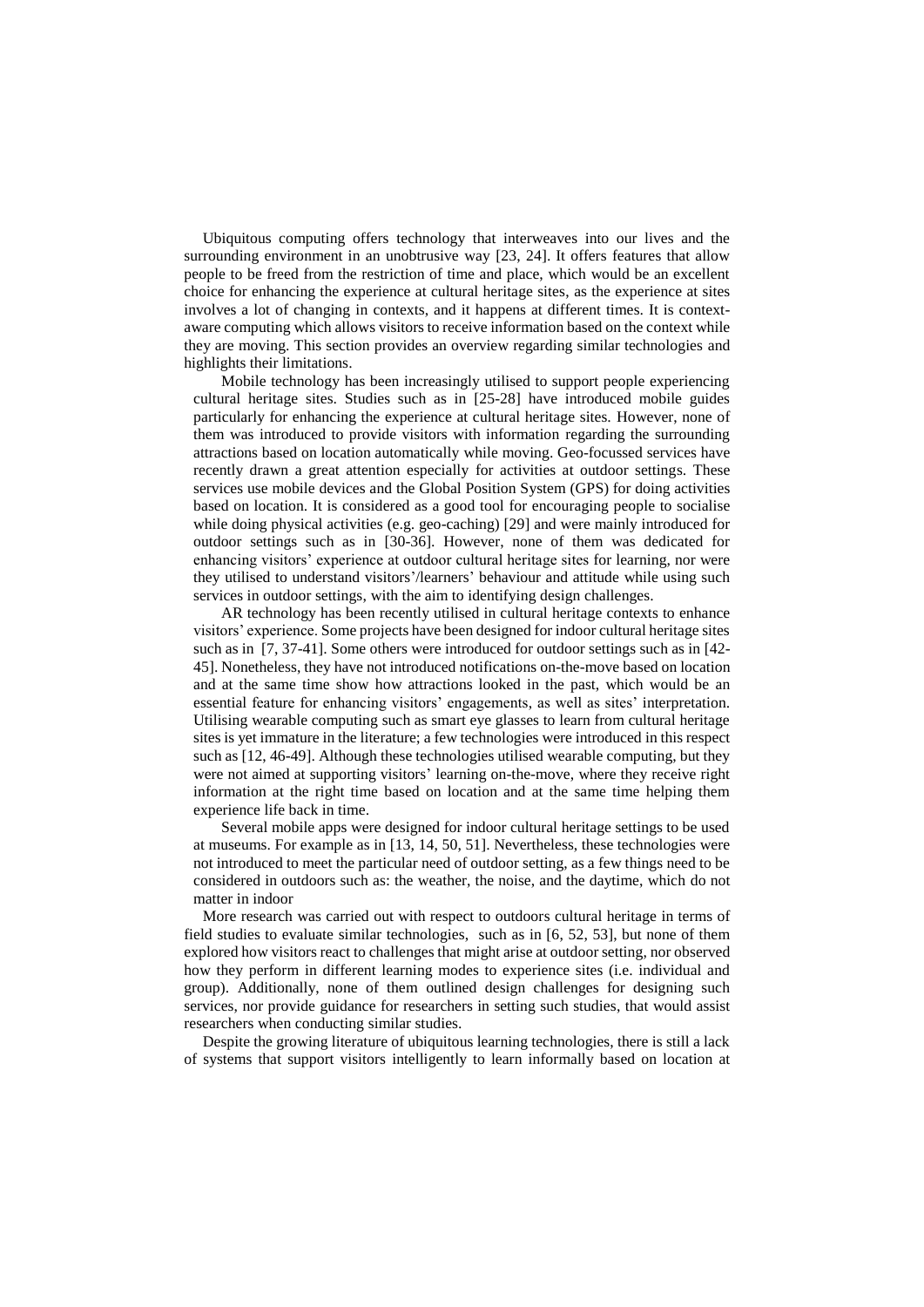outdoors cultural heritage while moving without the need of intervention from users. Learning on-the-move would enhance learners/visitors' experience at cultural heritage sites as it saves the time and effort visitors spend looking for information regarding sites. In addition, none of the aforementioned systems provides the right information at the right time in a form of notifications based on location when learners pass nearby sites or attractions. This could be a very helpful feature for learners who are in new places where they do not know what is interesting surrounding them, which help them invest their visit's time effectively. SmartC is designed to help visitors of outdoor sites take learning opportunities on-the-move regardless of time and place, which is presented in this paper. SmartC utilises AR to enable visitors experience life back in time by providing a feature to show how sites looked back in time. This feature would be a good choice in helping people feel heritage places and experience life back in time; that would help them understand the local history [\[8,](#page-18-0) [54\]](#page-20-5). Additionally, it utilises smart eye glasses to free visitors' hands and let them enjoy the experience without the need of carrying a mobile device all the time, while at the same time acquiring information. This would enhance the interaction between visitors and artefacts. SmartC was evaluated in the field with potential end-users. Deeper insights were obtained regarding how visitors/learners deal with challenges at sites. Consequently, design challenges for developing such services were identified to assist designers of such services, as a considerable amount of time and effort would be saved if they are considered. Such challenges have not been given a great attention in the aforementioned studies. Furthermore, limitations related to study settings that were identified during the study are outlined, which would guide researchers in setting such studies. Next section presents the scenario-based method design.

## **3 Scenario-based design**

A scenario-based design method was used to visualise the context of use in order to implement the prototype [\[22,](#page-18-12) [55\]](#page-20-6), which was developed based on a subset of general requirements for designing such services. It is important to note, the general requirements were extracted from a framework for designing such services [\[17\]](#page-18-7). The adopted general requirements (GRs) are:

- 1. The service should maintain a content object
- 2. The service should support learning on the move
- 3. The service should support learners interact with context easily and efficiently
- 4. The service should consider the challenges that might arise in using mobile devices in outdoor settings.

One scenario depicted the context of using augmented reality via smart eyeglasses, which is illustrated below.

**Scenario:** Mary is the mum of 16-year-old Amy. Mary is very passionate about cultural heritage and wants to get her daughter to learn about her culture. Amy does not find visiting cultural heritage sites very interesting as she sees sites as ruined abandoned places like a dead habitation. Mary found a mobile app that has an interesting service that enables visitors to experience life back in time, which helps visitors to be closer to the past. The service could be delivered through the mobile phone's camera or smart eyeglasses. Mary thought that might help changes Amy's perspective about historical places. This service enables visitors to travel inside history and watch people's life back in time. She took Amy to a historical place that used to be a battlefield back at a particular period of time and encouraged her to use this service. Amy chose to use the smart eye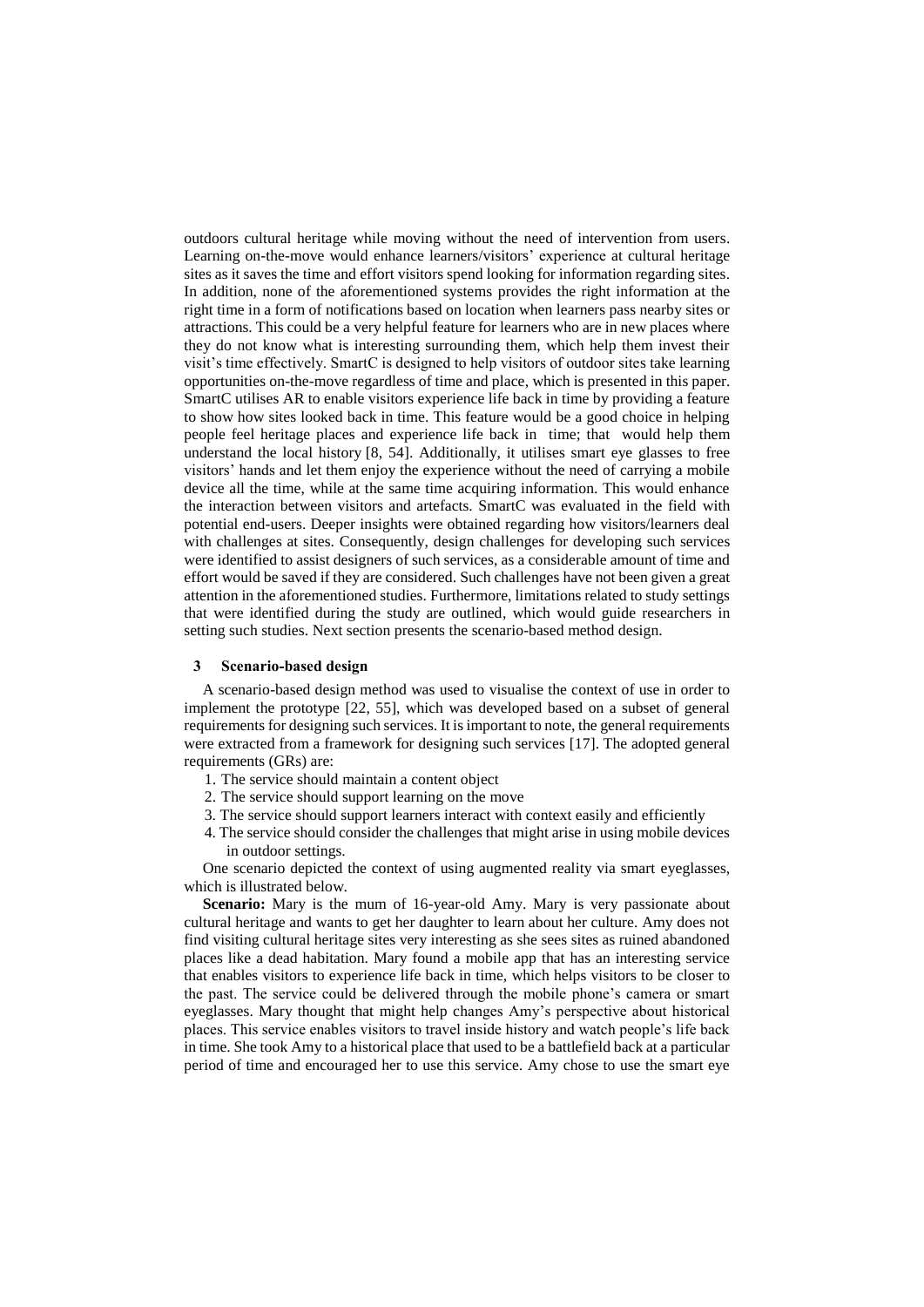glasses with a headset as she thought that would enable her to immerse in the atmosphere. The service displayed a real situation of the life back in time. Amy imagined herself walking down a street watching and listening to events surrounding her. Amy enjoyed the experience a lot, which gave her a real picture of how life back in time used to be and she understood stories behind events that happened back in time. That experience helped her appreciate history and made her feel proud about her culture. It helped change her opinion about visiting cultural heritage sites; Amy now sees that place differently, as the site is brought to life and not only a bunch of abandoned bricks.

The scenario was further analysed to pull out more detailed requirements (low-level requirements - LRs), which then led to develop features and services that better serve this context, which are illustrated in the Table 1.

These features and services were implemented in a working system with the aim of evaluating them with potential end-users to extract their perspective regarding using it in context. The next section presents the architecture and the main interfaces of SmartC.

| <b>GRs</b> | <b>LRs</b>                                                                                                                                      | Features                                                                     |  |  |
|------------|-------------------------------------------------------------------------------------------------------------------------------------------------|------------------------------------------------------------------------------|--|--|
| 2          | Delivering instant information regarding<br>historical places when passing by                                                                   | Receiving<br>notifications<br>on-the-<br>move                                |  |  |
| 1 & 3      | Provide different information format to<br>deliver historical information                                                                       | Multi-mode information format <i>(i.e.</i><br>text, audio, video $&$ images) |  |  |
| 3          | Adopt a feature that enables learners to<br>immerse themselves in the experience and<br>use their senses to experience the life back<br>in time | Use augmented reality to show how<br>sites appeared in the past              |  |  |
| 3          | Allow learners to use wearable and<br>immersive technologies at sites                                                                           | Harnessing smart eye glasses                                                 |  |  |
| 4          | Handling the potential errors                                                                                                                   | Error and process messages                                                   |  |  |

**Table 1.** LRs with the adopted features and GRs they are belong to

### **4 SmartC – architecture and interfaces**

A smart and ubiquitous learning application prototype was developed, which is called SmartC. The aforementioned scenario guided the design of SmartC, which helped in developing features and services; this section presents the design and implementation of SmartC. SmartC is a native android app, which was designed for smartphones and to be used in outdoor cultural heritage settings. A Sony XPERIA android device was used throughout the design and implementation stage. Sony android smart eyeglasses were used in this research, which helped investigate how learners react to them in the field.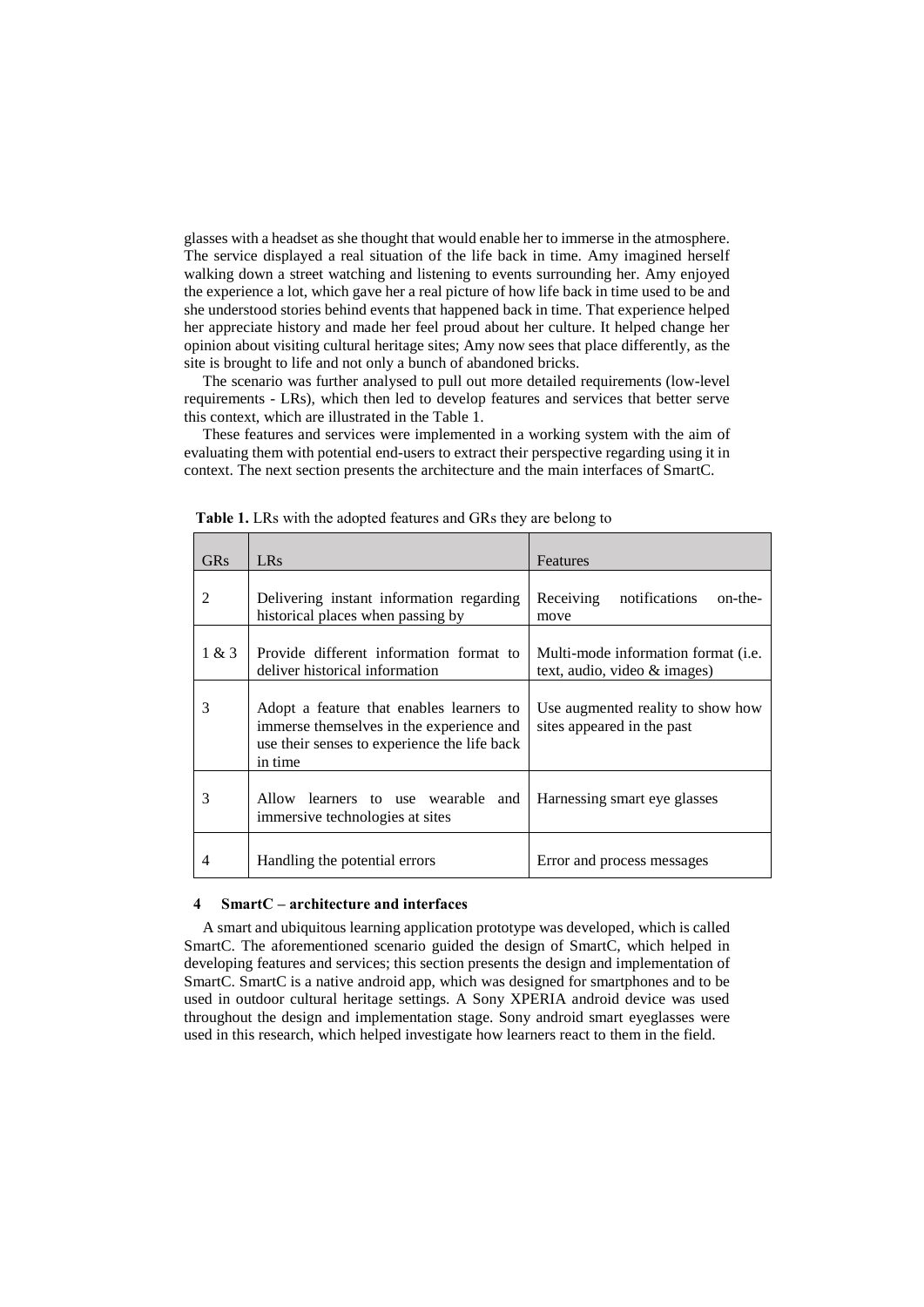SmartC adopted context-aware technology with the use of location-based services (LBS) to provide historical information on-the-move, harnessing mobile and wearable technologies. The implemented version of SmartC was designed around a set of general requirements that were set out based on a framework for such services [\[17\]](#page-18-7). It is an informal learning environment which delivers contextual historical information to enhance learning from outdoor cultural heritage sites, also to support people to learn about sites while they are doing their daily routines. The contextual information is delivered through the mobile device's screen and smart eye glasses based on location in the form of notifications. The notification comes up when learners pass close to an attraction to draw their attention that there is an attraction nearby, which could interest them. Learners have an opportunity to access more information regarding that attraction when viewing the notification message. The smart eyeglasses help learners to engage their sight with the attractions and artefacts simultaneously with receiving information.

This app uses geo-fence technology, which is placing a virtual boundary around a geographical area. It works when a user enters or leaves the area, which is identified by latitude and longitude of the area [\[56\]](#page-20-7). For this app, a circle shape of a radius of 100m was used to identify the geographical area of each involved attraction.

The mobile device gets triggered when a learner enters that virtual zone, which it is tracked using the GPS of the device. The device pushes a notification to alert the learner when he/she gets close to an attraction. Notifications are pushed via the app through the mobile-based interface and the glasses-based interface simultaneously when the mobile device gets triggered (see Figure 1). It provides multimode information format to deliver the information. In addition, it utilises AR to show how attractions appeared in the past (see Figure  $2 \& 3$ ).

SmartC was evaluated in the field by potential end-users to capture users' perspective regarding using the app in the context. The evaluation study is presented in the next section.



**Fig. 1.** Architecture of SmartC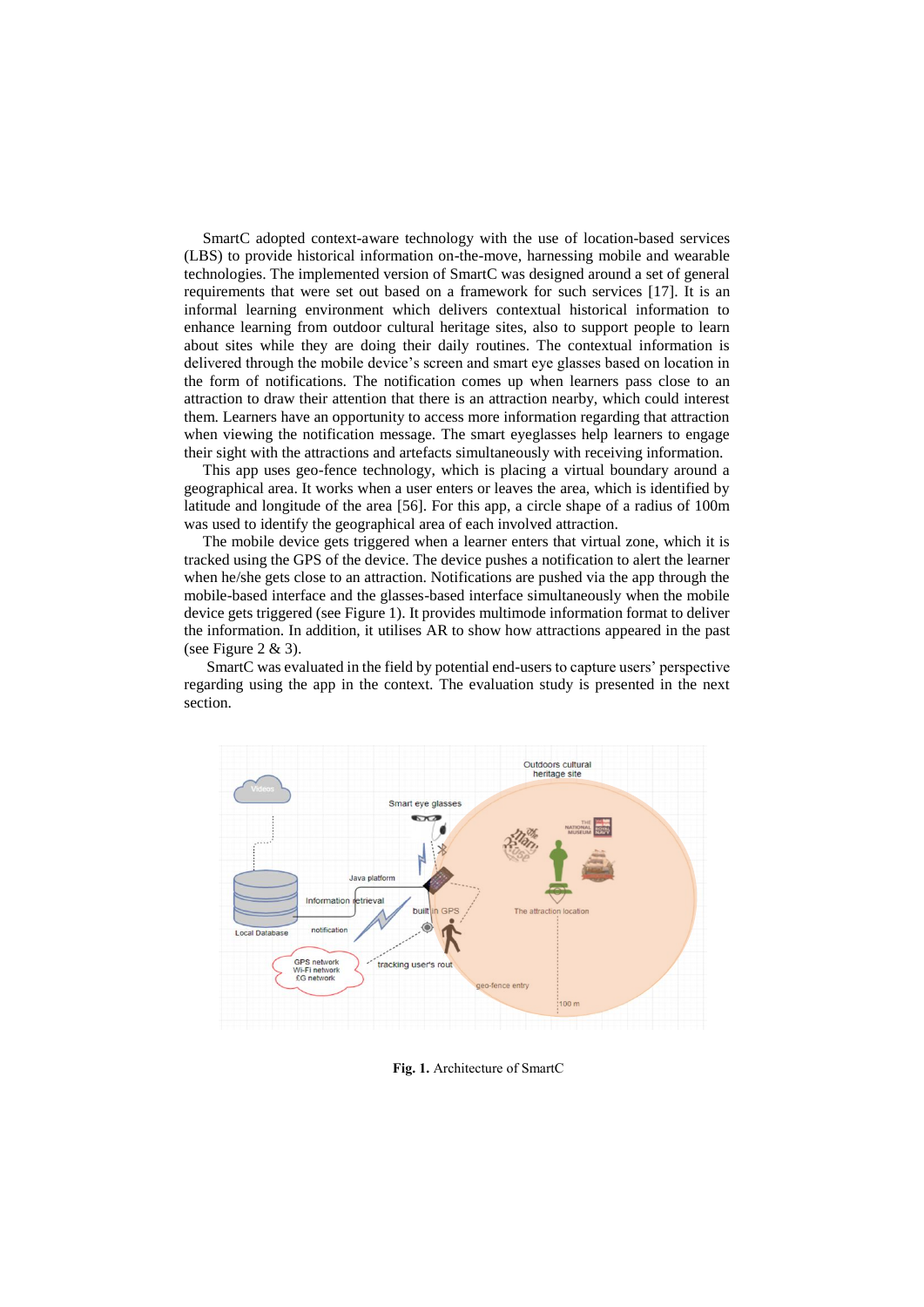

**Fig. 2.** Main screens of SmartC



**Fig. 3.** Smart eye glasses interfaces

### **5 The user study**

A user study was conducted to evaluate the SmartC app that was designed to be used at outdoor cultural heritage sites. This study was carried out to obtain users' feedback regarding their experience in using the app, which, in turn, helps to capture usability issues. Consequently, it helps setting out design challenges for designing similar technologies.

## **5.1 Methods**

Three research techniques were combined in this study, which are: questionnaire, observation and a brief group interview. Emails and social media were used to target participants who were recruited using the convenience sampling method. Permission to use the Historic Dockyard in Portsmouth, UK, as a proof-of-concept was obtained from the authorities of the site. Participants were asked to use the app while walking around. The app was given to them in Android devices alongside a sheet to describe how it works. A simple statistical analysis using SPSS was used to obtain the mean for the data.

#### **5.2 Study Design**

Four sessions were carried out at the Historic Dockyard between 10<sup>th</sup> and 12<sup>th</sup> October 2016 to conduct this study; each session lasted around 2 hours; the tour and the discussion took around one hour each. This study used a combination of three techniques as it was mentioned: questionnaire, observation and group interview. The questionnaire technique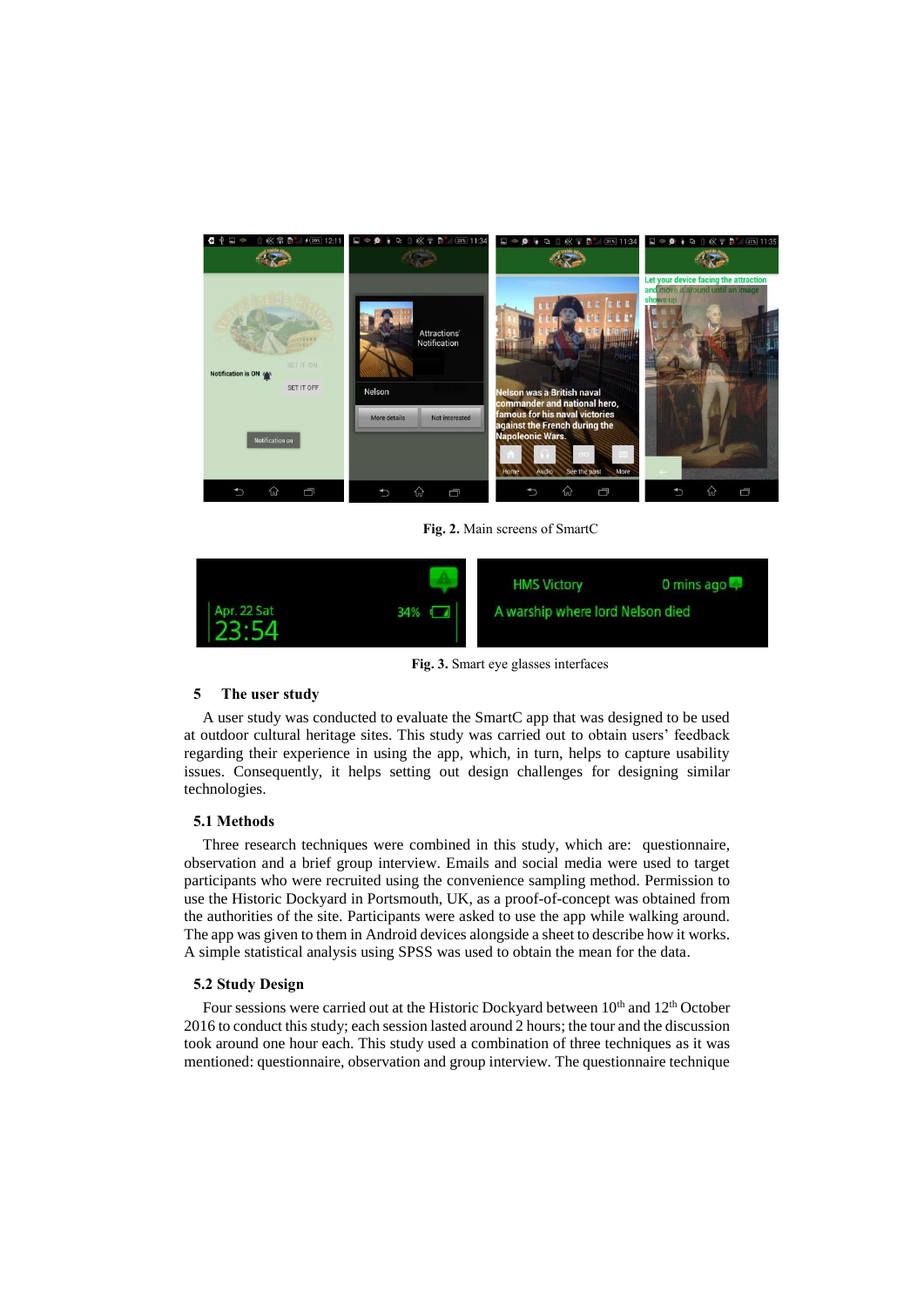involves different types of questions: scale of five, closed questions of two choices (yes/no) and open-ended questions. The questionnaire has three sections: usability evaluation, features rating, and overall acceptance.

Six categories, which were adopted from the ISO metric questionnaire, were involved in the usability section [\[57\]](#page-20-8). The categories include: suitability for learning, selfdescriptiveness, controllability, conformity with user expectations, error tolerance, and learnability [\[58\]](#page-20-9). The category "suitability of individualisation" was omitted, as the related features to this category were not included in this version of the app for pragmatic reasons such as personalising the app is required users to create their own account to personalise it based on their preferences. Additionally, to have a better experience of such features, users would be required to use it for a few days, which was not feasible in this evaluation study, where a few sessions of two hours were dedicated. Each included category involves a set of statements that participants were asked to state to what extent they agree or disagree with. A Likert scale of five was used, where 1=predominantly disagree and 5=predominantly agree.

This study also gathered users' feedback regarding the usefulness of features. Features include: (1) The audio explanations; (2) The attraction's image within the notification's dialogue; (3) Receiving notifications based on the location; (4) The text explanations; (5) The attraction's image within the attraction's page; (6) The attraction's image within the audio page; (7) The historical/ documentary videos; (8) Seeing how attractions looked in the past; (9) Take a photo; (10) Short messages giving feedback about tasks process; (11) Error messages; (12) Receiving notifications on the glasses.

Participants were asked to rate these features on a scale of five, where 1 = useless and 5 = useful. Furthermore, participants were asked regarding their overall attitude towards this app.

To obtain more in-depth opinions regarding the experience in using the app, a brief group interview was held with participants after filling the questionnaire. Participants were asked about their experience using the app and to point out any challenges that they experienced, if any. In addition, they were asked if they have any suggestions for improving the app. Notes were taken by the researcher to document participants' answers.



**Fig.4.** Participants while using the SmartC app in the field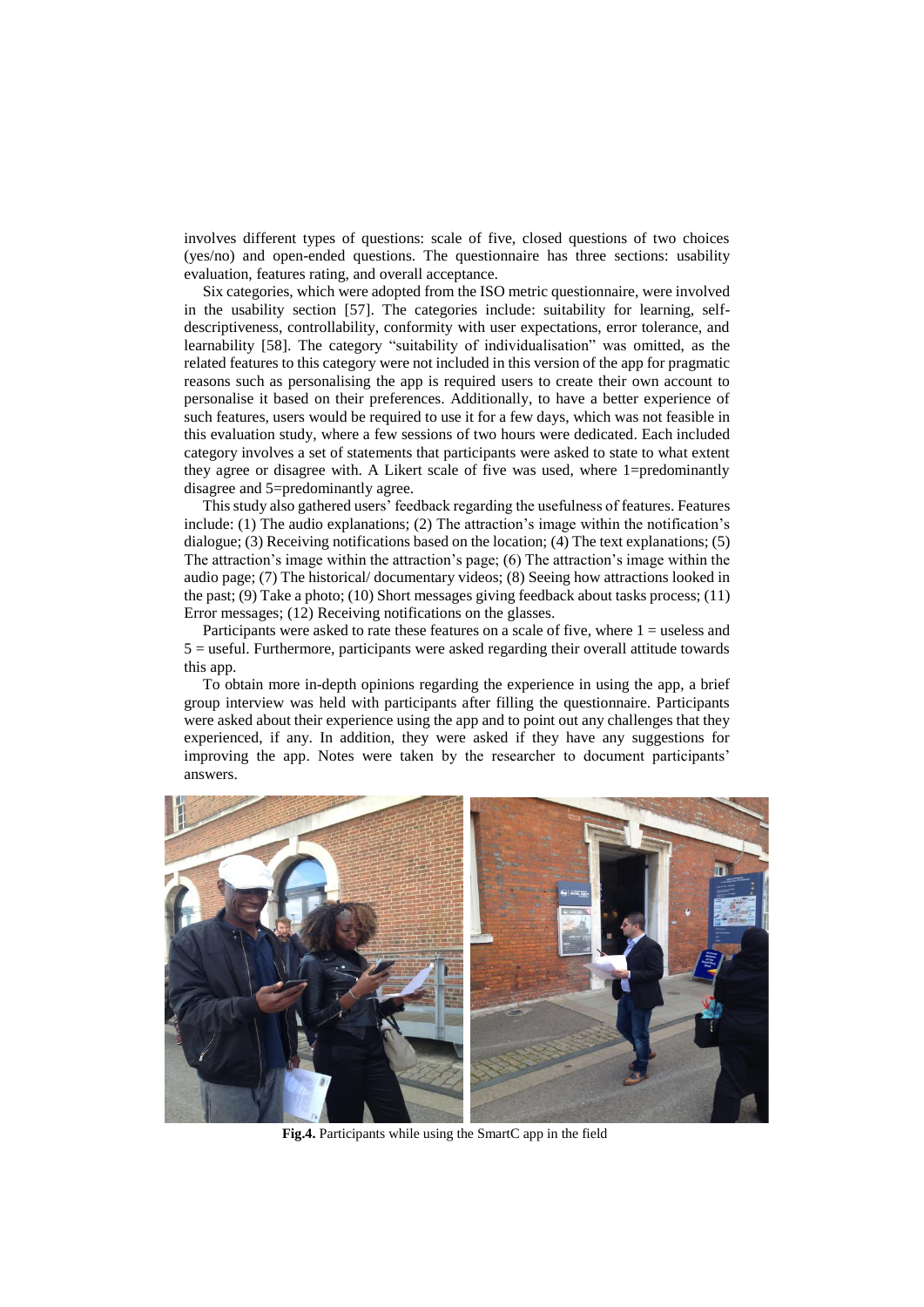An observational technique was used to capture any problems or difficulties users might experience when using the app at outdoor settings. Although, filming was not allowed at the site due to the naval-base security issues, notes were taking during the tour.

## **5.3 Participants**

26 participants took part in this study; all of them were residents in the UK/Portsmouth; their age ranged between 20 and 71. Participants were 8 females and 18 males from different nationalities: Iraq, Britain, Germany, Iran, Sweden, Libya, Nigeria, Senegal, Jordan and Colombia. Their occupations were: 19 students, one engineer, one project manager, one unemployed, one teaching fellow and three retired.

## **5.4. Results**

The usability evaluation study with users was carried out to highlight the weak and strong points of the app from the users' perspective. Due to the nature of the informal learning as there is no standard scheme for the assessment of informal learning [\[59\]](#page-21-0), it could be difficult to measure the effectiveness of learning and to assess how much information users take back from the visit. However, suitability for learning was assessed within the usability section. The main scope for this evaluation study was to assess the interaction design, which contributes to the field of mobile human-computer interaction (HCI). The results of the three techniques are given below.

The results of the usability questionnaire reveal positive attitudes from participants regarding the usability aspects of the app. The average of each category ranged between 3.06 and 4.25, which indicates participants found it usable and easy to use (see Table 2).

| The category             | The average | The category                      | The average |
|--------------------------|-------------|-----------------------------------|-------------|
| Suitability for learning | 3.94        | Conformity with user expectations | 3.84        |
| Self-descriptiveness     | 4.05        | Error tolerance                   | 3.06        |
| Controllability          | 3.71        | Learnability                      | 4.25        |

**Table 2.** The usability results



**Fig.5.** Participants while using SmartC via smart eye glasses and mobile phones in the field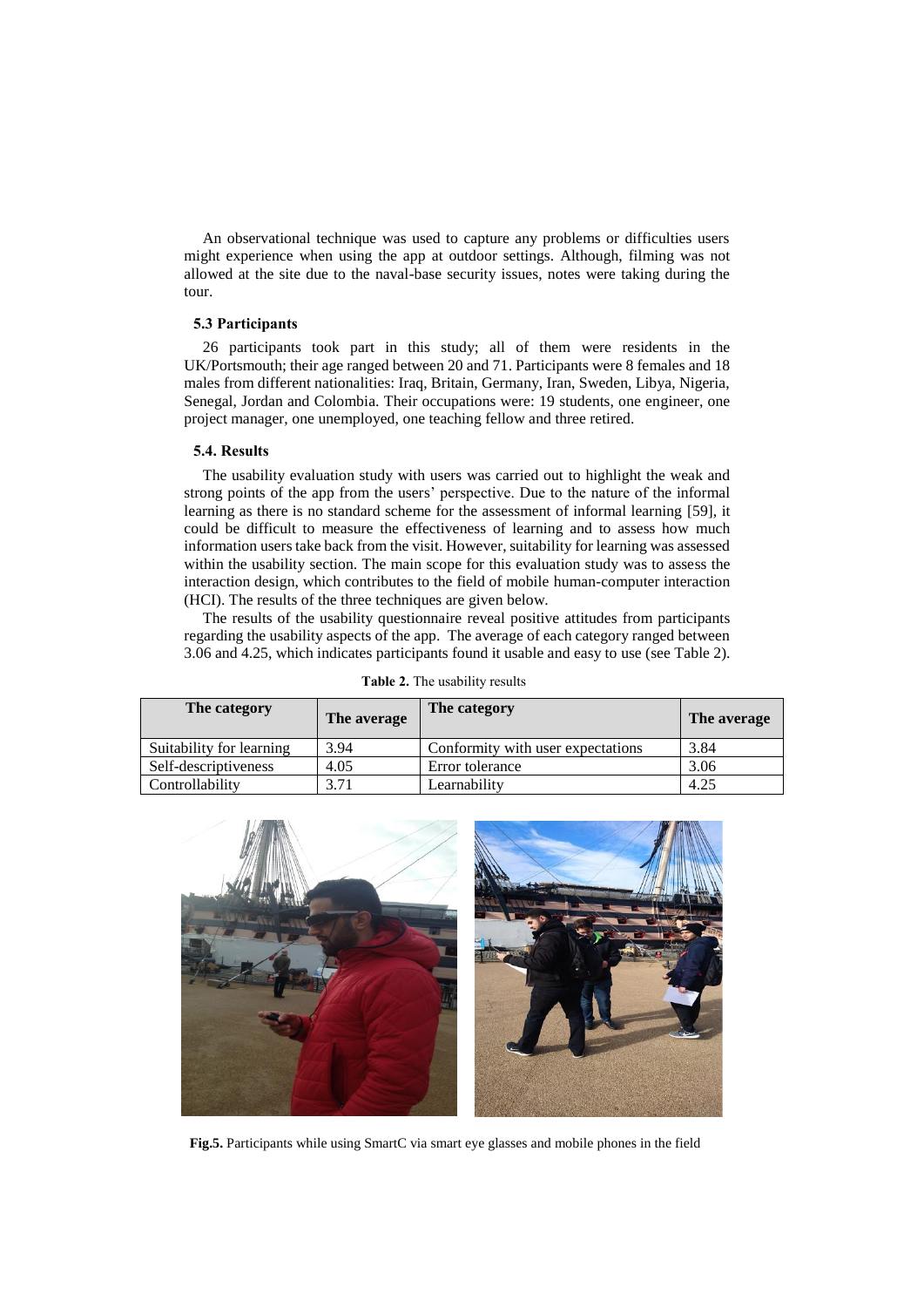Alongside the evaluation of the interaction design, there was an assessment of how suitable the app was for learning. The results suggest the average of this category is 3.94 (see Table 2). This indicates SmartC is suitable for learning, which would facilitate acquiring information at outdoor cultural heritage sites effectively. In this light, although the evaluation from a learning perspective was relatively in a small scale, SmartC would be considered as a useful tool for learning.

Regarding the usefulness of the app, the results indicate that all features provided by the app are useful, as the mean ranges between 3.75 and 4.77. Participants liked receiving notifications based on location. Moreover, the results suggest that the audio explanation is the most popular information format amongst participants. Participants claimed that seeing attractions how they appeared in the past is very interesting and has a lot of potential. Three participants out of four reacted positively towards receiving notifications through the glasses and found it useful as it kept their hands free during the tour. One participant preferred to see the attractions with her own eyes instead of using the glasses; however, the device could be disabled when it is not needed. Participants highlighted some weaknesses in relation to the features of SmartC; some of these comments are given below:

"Lack of map, lack of direction, lack of [map] with direction of the attractions in historical time sequence"

"Hard to receive notification, simple design", "Volume of audios not high enough, little bit fiddly to see photo in past, not able to see the video after [leaving] attraction"

With respect to the overall acceptance, the vast majority of participants liked the app and stated they are happy to use it and recommend it to friends. Participants made some comments to illustrate their choice of why they would like to use the app. Some of these comments are given below:

"It provides flexibility of spreading knowledge, it is like you have one of those guidance in your pocket all the time."

"It is helpful, easier and lighter to use comparing to the old style ... guides for [sites]"

It is a good idea especially if you don't know the site"

"Idea of the app is quite interesting. It would be useful for open area like dockyard"

"Having an app for android on my phone is more feasible when visiting such sites rather than using devices provided by the sites, which need a bit of time for learning how to use it."

"Because of the content and seeing it in the past gives a good [idea] to how it was" "It is very user friendly, you get interesting information that you would not get it

just walking around, save spending on tourist' audio devices"

"I find it very useful and useful save a bit of time if you are in heritage"

One comment suggested to not use the app as one participant put: "No, because usually I walk around the attractions and read about the detailed information given and take my time to understand the writing". However, he stated that he would recommend it to friends.

The participants' perspectives were extracted post the tour during a brief group interview, which helped to obtain in-depth insight regarding their experience in using the app in the field. Participants were very positive towards it and found it interesting and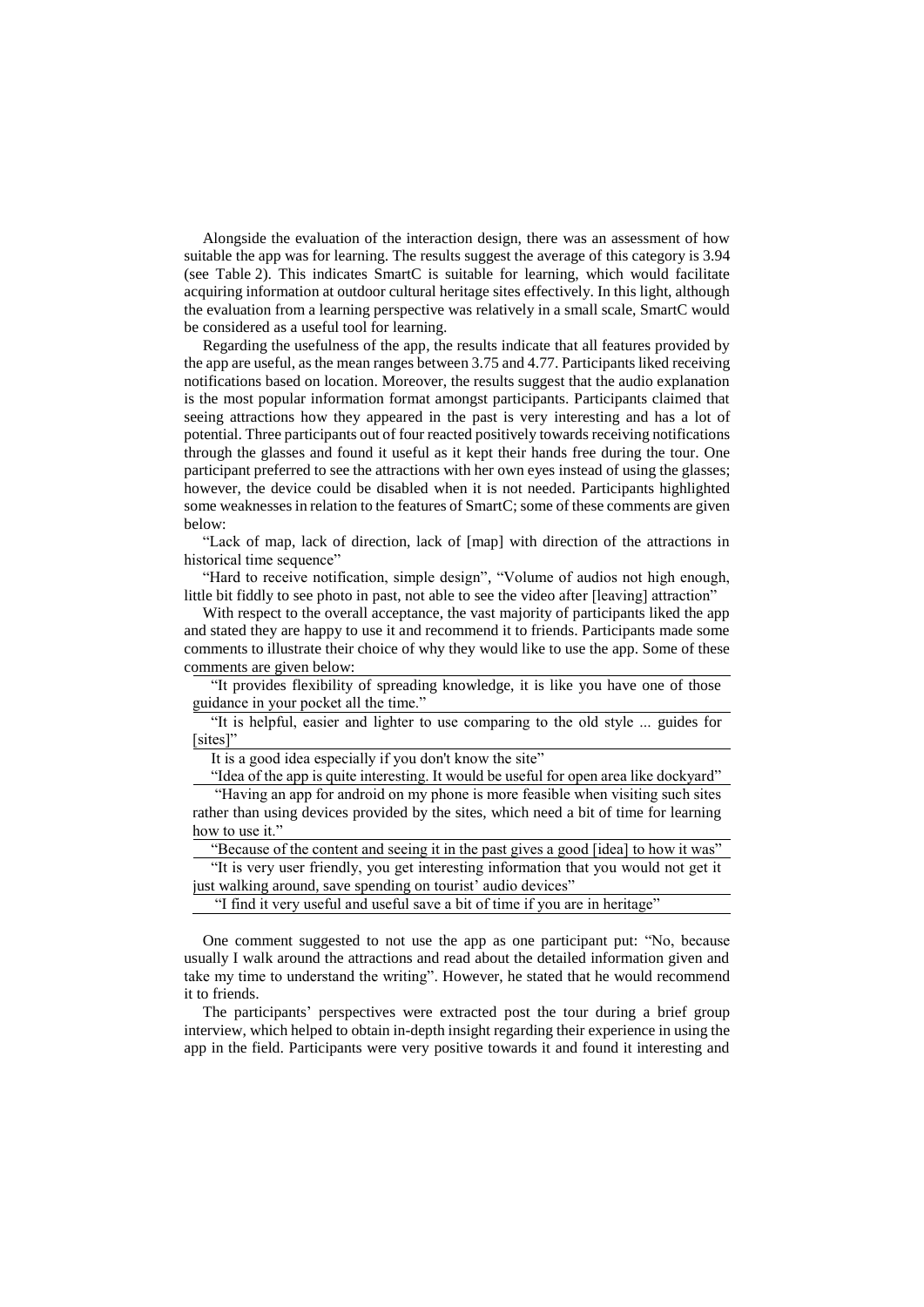easy to use. However, they pointed out some challenges that they experienced during the tour, which include:

- 1) keep receiving the same notification for the same attraction for a couple of times when passing nearby.
- 2) Losing the current notification (i.e. when viewing a notification for a certain attraction and then move to another one, could not go back to the previous one).
- 3) The old image in the "see it in the past" feature does not appear constantly as it is based on the location and it disappears once the device moves slightly.
- 4) An internet connection was needed to play the video which was not very good at the Historic Dockyard.
- 5) The audio did not stop when the participants used the back button of the device.

Several suggestions were given by participants to improve the app such as:

- 1) Add directions to the attractions.
- 2) Provide the distance to the attraction that users get notified about from their current location.
- 3) Make it easier to see what is nearby through a map with all attractions.
- 4) Provide alternatives to watch the video easily such as downloading.
- 5) Facilitate accessing the information of the attractions they passed by whenever they want.
- 6) Include public services in the notification service (e.g. cafes or toilets).
- 7) Take the daytime (day or night) into consideration when designing an app as the sun spells make it harder to see the screen sometimes.
- 8) Make the audio loud enough to be easily listened to within a group.
- 9) Provide a list of the nearby attractions instead of receiving notifications based on the location as one participant put. The perspective behind this suggestion was users need to get close enough to an attraction to get notified which may lead to missing an attraction if not. However, support people to learn on-the-move while they are doing their daily activities is the main point of providing notifications based on location.

The observational technique was used to observe how participants interact with the app during the tour and they deal with challenges that might arise. Fortunately, the weather was nice most days, with only one session on a cold day, which was not expected and consequently participants were not well clothed. That affected the tour slightly as they were not very comfortable walking around in outdoor settings. Participants divided themselves spontaneously into groups. Some participants walked around individually listening to an audio explanation and finding out more about attractions on their own. Some others used the app in a group using one device, and there were some participants who walked around as a group but using the app individually. All the groups were walking around, having conversations regarding the attractions, helping each other with using the app and discussing some weaknesses and strengths of the app.

Participants interacted with SmartC using mobile devices and smart eye glasses. Two narrative scenarios are given below to show how it was used. The scenarios are based on the real experiences that two participants had while using the app – the used names are not the participants' real names. In these scenarios, two examples of the involved attractions are used to depict the context.

(a) Scenario I: Jane used mobile phone only: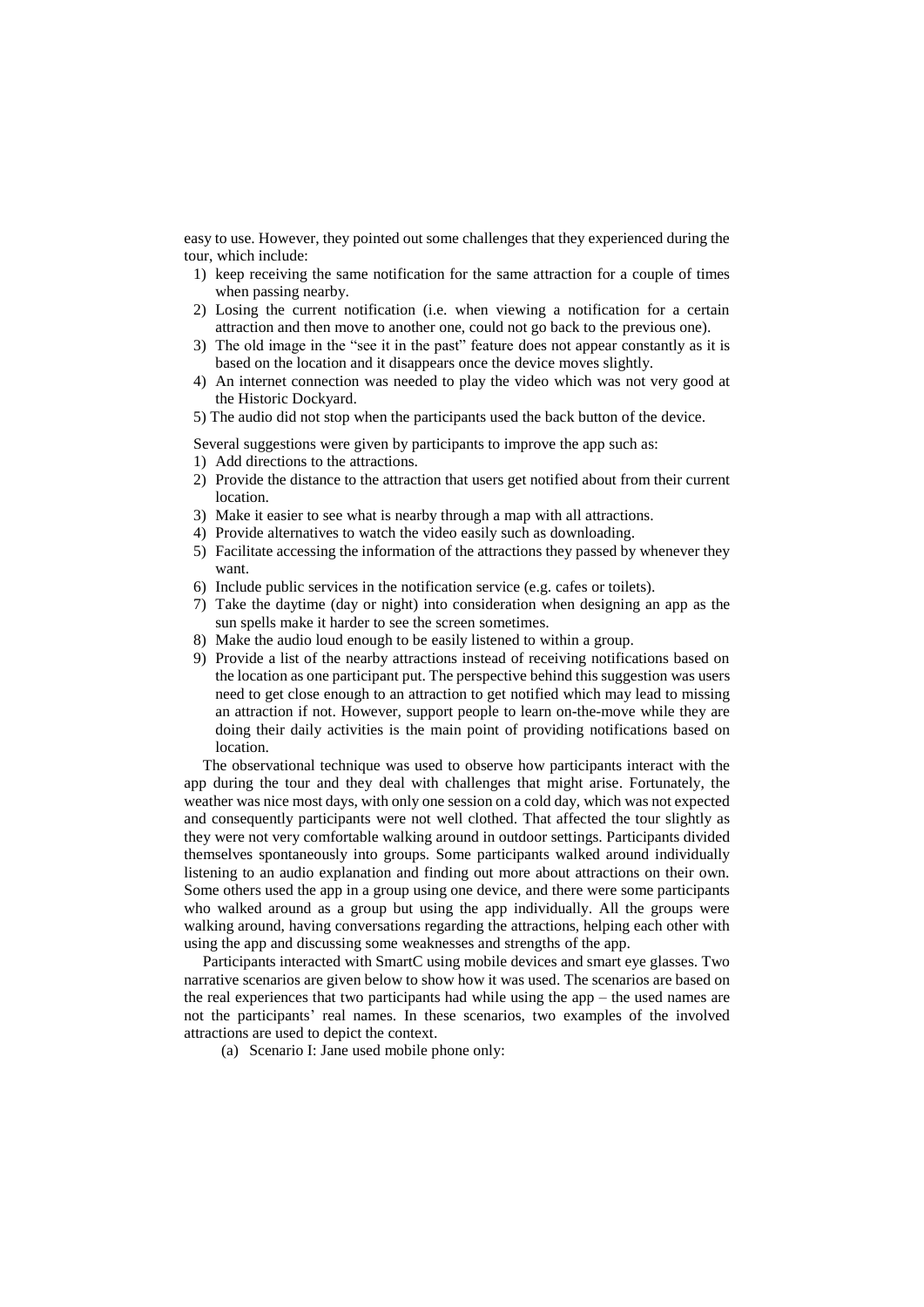Jane put the notification on and walked around with her mobile phone in her pocket. While walking, she sensed and heard a notification on her phone; she got the phone out of her pocket to find a notification regarding the lord Nelson's statue as shown in Figure 2. She had two options, which are: ignoring the notification or accessing more details. Jane chose to access more details as she knew a little about this famous figure in Portsmouth and was interested to know more; then she was taken to the corresponding attraction's page. She pressed on the "Audio" button and listened to the explanation while walking. When the audio has finished, Jane seemed amazed about the information she was given. So, she got excited to see how the lord looked back in time and what he used to wear; she pressed on the "See in the past" button and followed the instruction on the screen until she was able to see the old picture of the figure. Although it was not very easy to obtain this picture, she kept trying until it appeared, which indicates she has a great interest to experience life back in time. Then she moved to see the video, which she found interesting and added more information to what she listened to. This stimulated a short discussion between her and a group of participants who were close; the discussion was regarding: (i) events they watched in the video; (ii) the feature itself (i.e. the video format). Also, they mentioned the other features as well (details are given later in this section).

(b) Scenario II: Hani used mobile phone and smart eyeglasses:

Hani initiated the app on the phone to start the journey. He put his phone in his pocket and the glasses on. At the beginning, Hani could not see the glasses' interface as it needed to be in a specific position to be able to see the interface. Eventually, he managed to see the main interface, but the text was not very clear as the sunlight affected the visibility. Hani walked around with the smart glasses. While walking, he noticed a notification on the top right side of the glasses' interface as shown in Figure 3. Then he used the control pad to navigate through until he found the notification; however, Hani could not figure out how to use it easily. The notification was telling that the warship HMS Victory was close. He tapped on the control pad to access more details regarding the ship. The details were brief and just enough to draw his attention to the significance of the artefact, which he found interesting. He seemed satisfied as he was able to see the actual artifact through the glasses while reading the text on the glasses' screen. As he wanted to know more about it, Hani picked his mobile phone out to access more details (i.e. audio, video and see it in the past). Hani listened to the audio and used the "see it in the past" feature using his mobile phone as these are not available through the glasses in this version of SmartC. Nonetheless, he kept the glasses on while listening to the audio, which helped him associate the given information via the audio with the text on the glasses while looking at the ship. Whilst listening to the audio with the glasses on went smoothly, it seemed he had difficulty seeing the old picture of the ship; he needed take the glasses off to see the picture clearly as the transition between the two devices was not as smooth as he expected. He though the transition between the devices will be done automatically based on which device is active at that time, which was not the case. After Hani had enough information regarding the artefact, he had the glasses on again and placed his mobile phone back in his pocket; he enjoyed walking around and receiving notifications for the other attractions and artefacts via the glasses and only picked his mobile phone out when he needed to access more details.

The aforementioned scenarios show that SmartC is controlled mainly by the mobile phone. The role of smart eyeglasses in this version of SmartC is as a second screen to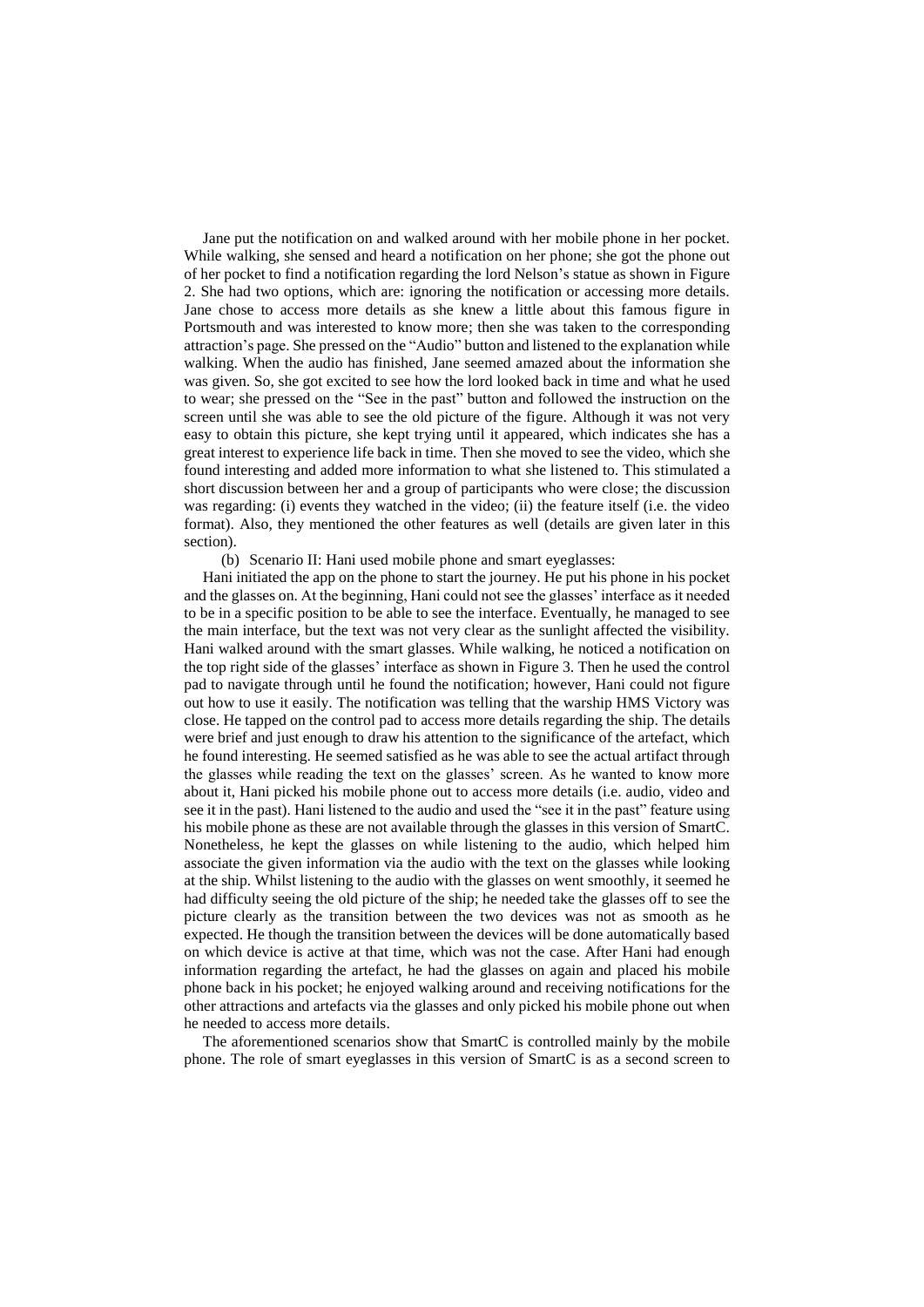show visitors notifications and brief details regarding attractions and artifacts. This would help visitors have preliminary ideas regarding the attractions nearby, which would be enough to help them make a decision to access more details or not, before taking their mobile phone out. The two devices support each other to provide an easy and useful experience. The received notification is available in both devices simultaneously, but the glasses support the visitors' experience of sites without carrying their phones all the time; they do not need to take their mobile phone out their pocket if the received information is not very interesting for them. Hence, we could conclude that the devices support each other in terms of the usefulness and comfort of using the app, as the mobile phone provides more information (useful), and the glasses free visitors' hands while walking (comfort). However, this version of the glasses has a control pad that visitors needed to carry in their hands to control the glasses' interface. A newer version of smart glasses would free their hand completely.

It was noticed that participants were comfortable in using the app and navigating through and managed to use almost all the features easily. It is also true that participants who were walking in groups collaborated to find attractions and helped each other use the app and overcome challenges and interacted with their surroundings more often than those who walked alone. Interestingly, it was noticed that some participants walked away from the group when they discovered something interesting, to focus on the experience and find out more about a particular aspect of the attraction, and they re-join the group to have a conversation regarding what they found interesting. Additionally, participants showed more tolerance to error and challenges while with groups than those who walked individually. It was also noticed that participants who were always in a group, spent more time to finish the tour than those who experienced it individually. This may be due to the participants in the group setting enjoying socialising at the same time as experiencing the cultural heritage attractions; they took advantage of the 'take picture' feature to mark their experience, whereas those who were most of the time experiencing the site individually seemed to mostly enjoy being outdoors alongside feeling the place and constructing their own experience.

Most participants liked receiving notifications based on their current location; also, they liked the content especially in an audio format, which they found very useful. The service of "see it in the past" drew participants' attention and helped participants to engage with the attractions and to find out more information about them. Participants did not spend a considerable amount of time reading the texts on the screen, instead they played the audio to listen and walk. It was noticed that participants did not manage to find some attractions easily, for instance, they received a notification regarding HMS M.33 while they were near Nelson's statue, which they could not see, as HMS victory was blocking the sight. However, they emphasised that the provided picture on the app that illustrates how the attraction looks like helped them to find it. It was also noticed that the app did not work properly through some participants' own devices, which was because some required resources on the device were not enabled, such as camera and location-based services. In addition, several challenges were noticed during the tour:

1) Wi-Fi, GPS and 3G did not work properly which affected the performance of the app slightly and that was due to many radars around, as it is a naval-base site. Consequently, the notifications were sometimes hard to receive which needed to restart the notification (switch it off and switch it on again).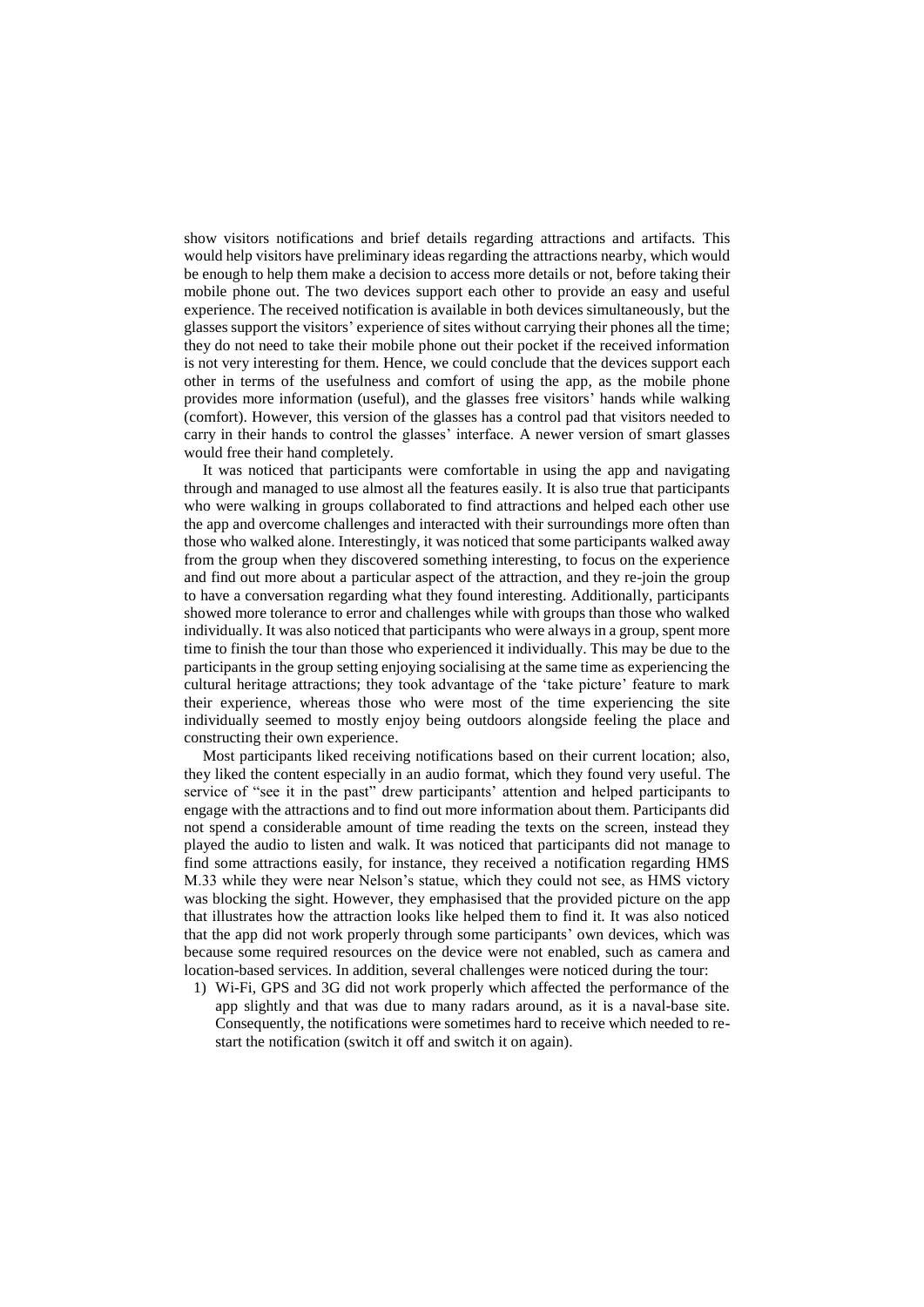- 2) Video did not play for a couple of times at some points, for the same previous reason, which needed participants to move their location slightly to be able to obtain a good signal to play the video.
- 3) The surrounding environment included challenges such as: daytime (day or night), weather (sunny or rainy), and noise. All these matters could also affect the users' experience, which are needed to be considered in designing such services.
- 4) Visitors' level of familiarity with technology could affect the experience. Some participants were less familiar in using mobile devices in general, which made the use of the app slightly harder.
- 5) The technical differences in operating systems of the android devices, as some devices show a good quality in picking locations more than the others. In addition, some explanation messages did not appear on some devices which made it challenging for some participants to figure out how some services work.

Overall, the results of both techniques, the interview and the observation, are consistent which gives a level of confirmation of the findings.

## **6 Design Challenges – Discussion**

The user study presented in this paper helped in identifying issues and challenges in designing such services, which would help designers who are working in this field.

Participants, in general, found the app useful and easy to use and with a lot of potential for facilitating acquiring historical information on-the-move. In addition, the results indicate the app is suitable for learning. The results suggest that learners/visitors of cultural heritage sites enjoy the visit and the learning experience in groups as they can have a conversation regarding attractions and enjoy being outdoor with friends and family that clearly support social and collaborative learning. Additionally, the results show that participants were able to switch between different types of learning (individually and collaboratively) easily whenever they needed. They enjoyed being able to walk away from the group to further explore interesting aspects and return to the group to share the experience. This shows that technology would support both learning types and facilitate switching between them seamlessly.

Although the results suggest that SmartC is easy to use, some challenges and issues were identified in the study, which could be categorised into: (a) interaction design related, (b) wearable computing related, (c) surrounding environment related, (d) user related, and (e) technical issues related; details are given below.

### **6.1 Interaction Design Related**

Some issues within the interaction design need to be considered to make the experience better using the mobile device.

- **a)** The messages (error and feedback) need to be more obvious (e.g. keep it for longer, make it brighter, or make it in the middle of the screen);
- **b)** The audio should stop when leaving the page using any means (the app standard button or the device standard button);
- **c)** The volume of the audio and video need to be loud enough to be heard within a group; however, a headset splitter could be used to overcome this issue;
- **d)** The augmented reality view (i.e. the image that illustrates how an attraction appeared in the past) in the "see it in the past" feature needs to be less faded and should be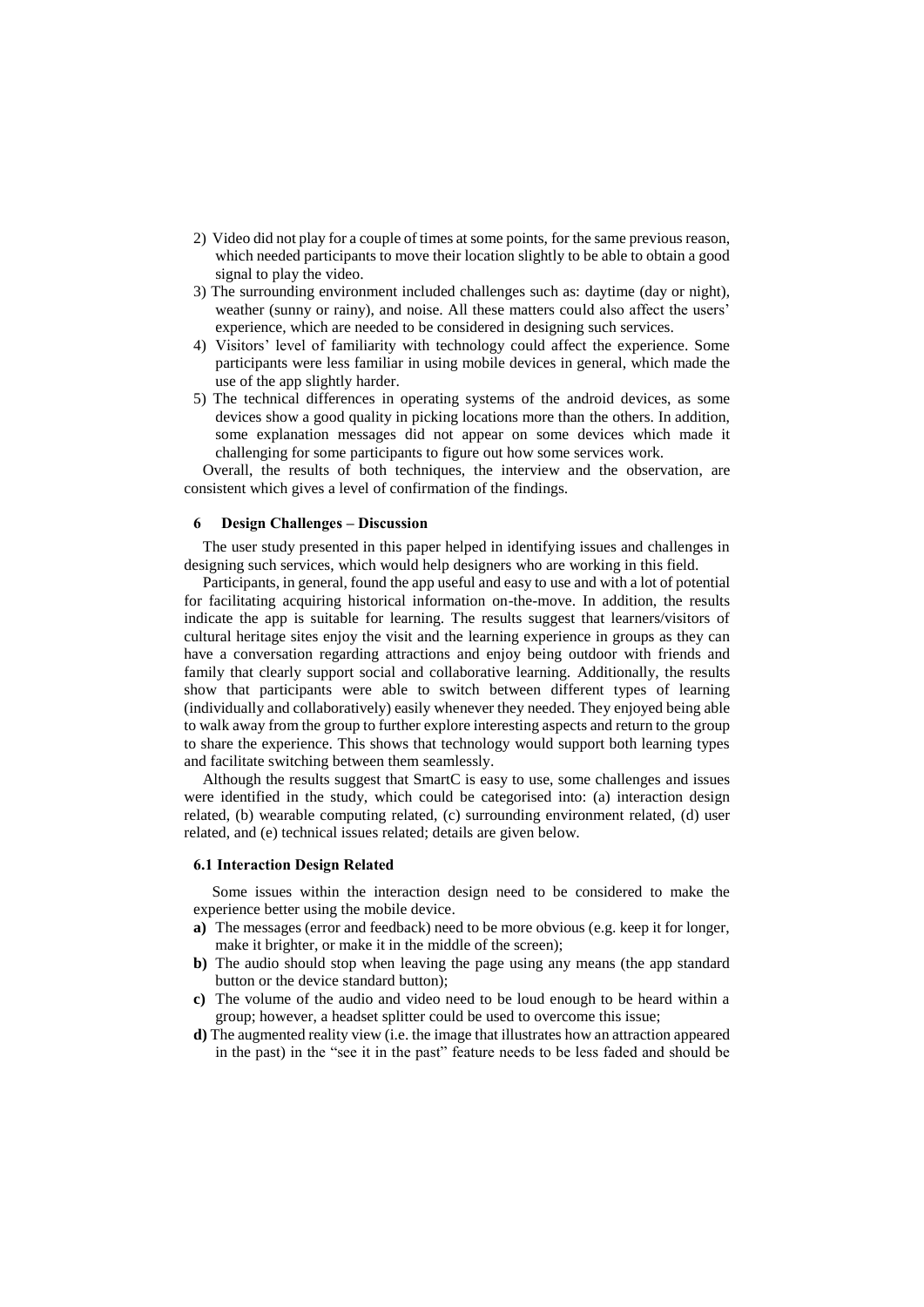displayed for longer, even when changing the direction of the device slightly, to be easily seen.

## **6.2 Wearable Computing Related**

Some issues were captured in using the wearable computing i.e. the smart eyeglasses, should be considered, which are limited in this version to:

- a) The transition between the glasses and the mobile devices, which is needed to be done smoothly.
- b) The usability aspect in terms of switching it off when it is not needed as it was challenging during the study.
- c) The visibility of the text on the wearable devices' screen is challenging on a bright day, which needs to consider the adopted shades or colours.
- d) The version and the brand of the utilised device (e.g. Sony smart glasses) needs to be chosen carefully to better serve the design of such services.

#### **6.3 Surrounding Environment Related**

The issues related to the surroundings include: daytime (day or night), weather (sunny, rainy or windy), the level of noise and the level of busyness of the heritage site. All these matters could also affect the experience, which could be addressed by providing different themes (i.e. colours) for day and night, and different modes for busy and quiet time.

#### **6.4 Learner Related**

User related issues include visitors' level of familiarity with technology and preferences, which could obstruct the experience. The results revealed that the level of familiarity with the mobile devices could be an issue in this context as it might make the use of the app challenging. In addition, users' preferences might cause them to not use the provided services if they do not meet their needs.

#### **6.5 Context of Use**

The results suggest that learners would like to use mobile devices to learn at sites in different context, which include:

(a) Individually and in-group: this study showed that participants like to learn in-group as it helped them to socialise and at the same time to share knowledge with others. In addition, they like being on their own as this helped in spending as much time as they wanted to explore sites. In short, learning in groups promotes a sense of community, but learning individually allows the learner to craft his/her own experience, both types of learning were seen in the evaluation study.

(b) On-site and off-site: results indicate visitors of sites enjoy walking around at sites and acquiring information in the context. Additionally, the results revealed that visitors of cultural heritage sites would like to have access to the acquired information not only in-site but off-site too, which would enable them to review the experience they had.

## **6.6 Technical Issues**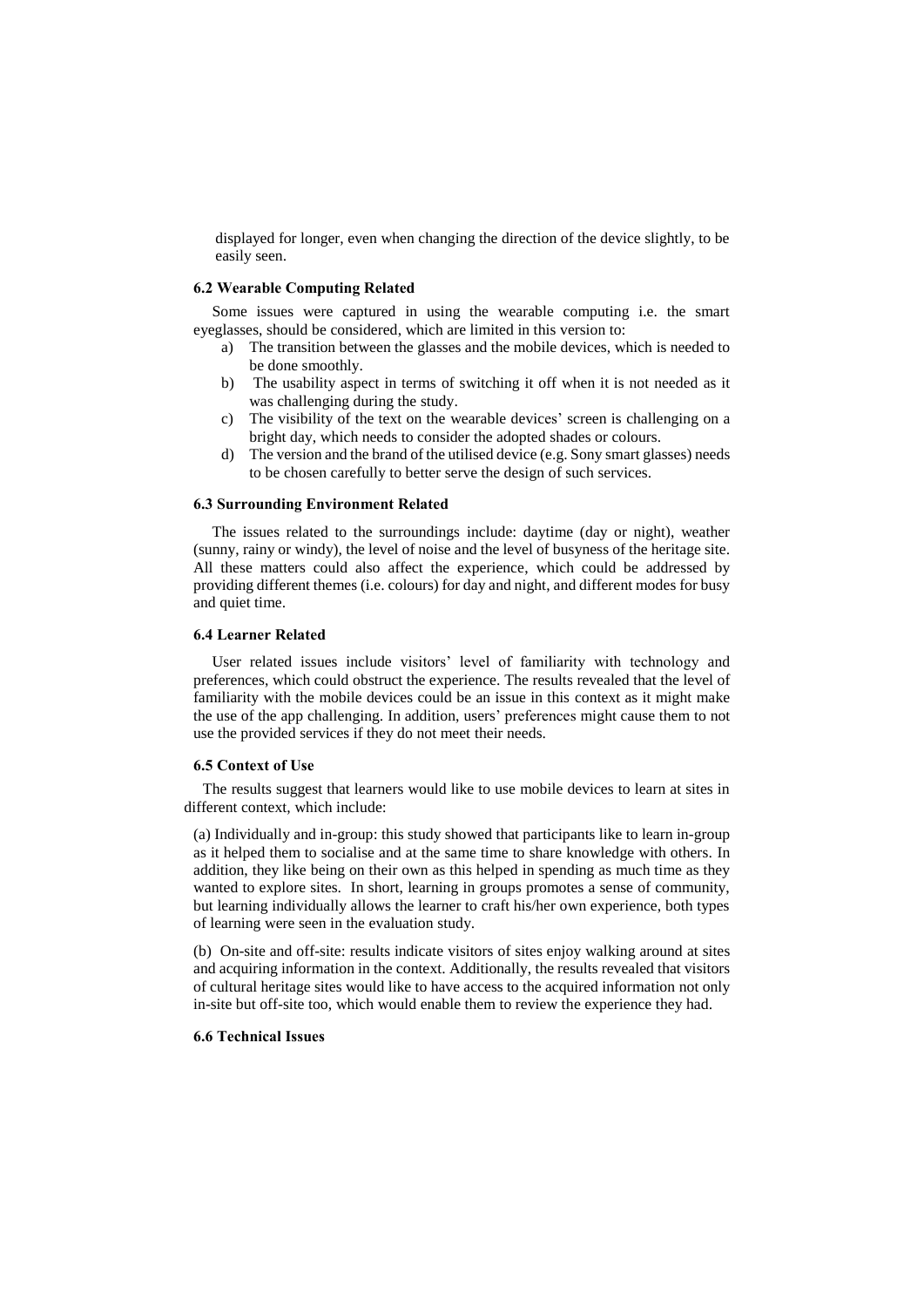Some technical issues came up during the study, as it was mentioned earlier, which include: (a) receiving the same notification more than once, (b) poor network signal which makes it hard to play a video or even receiving a notification, (c) android devices differences in terms of operating system, as some devices showed good quality in receiving notifications, and others showed poor quality in displaying some messages.

#### **7 Implications Related to Study Settings**

The setting of this empirical evaluation study involved several aspects that needed to be considered to make the contexts of use (the context in which the service will be evaluated) as ideal as possible in terms of setting the venue of the study.

In setting the venue, several aspects needed to be considered, such as: the weather as it is for outdoor settings; the size of the site in terms of the area and the number of attractions included, as it should have several attractions which are needed to be relatively close to each other to make it easier for participants to have the tour, but not too close that might affect the experience, i.e. receiving notifications. Additionally, in terms of the area, it needed to not be too large, just big enough for participants of all ages to have a proper tour at the site to visit all involved attractions comfortably in a short period of time. The Historic Dockyard was chosen, which has several attractions in outdoor settings that are relatively close to each other but not too close to affect receiving notifications. This choice also served the type of participation the evaluation studies adopted, which were organised groups and individuals.

Conducting a field study in the outdoor setting experienced some challenges such as the weather – as mentioned earlier, as there was a slight disruption due to unexpected weather conditions in one session, it was relatively cold, and participants were not prepared for such weather as it was not meant to be as cold in October in Portsmouth. However, the tour was enough to draw a conclusion regarding using the app. This limitation was addressed by taking advantage of cafes and seating areas with shelters to take refuge and discuss the experience amongst participants for a while.

Based on the discussion so far, choosing a site that is suitable for such empirical studies in the field is relatively subjective to a number of aspects such as: (**a)** the type of participants targeted, as if the targeted sample is elderly or children the criteria is different than adults who are willing to walk around a big site in a short period of time; (**b)** the duration dedicated for the study as dedicating two hours for a session is different than a day per session; (**c)** the type of participation, having an organised tour with a group of participants led by the researcher is different than individual session with the researcher, and this also is different than participants having a tour independently on their own based on their convenience. The first type is constrained by the time participants are willing to dedicate to the study as a whole, as they need to be all at the venue at a certain time and finish at a certain time; a group interview post-visit with all participants took part in each session to collect feedback. The second type is conducting individual sessions, which is slightly different from the first one, as it needs only to be convenient to one participant whilst the first one should be convenient to all participants taking part. In relation to the third one, where participation is not constrained to a number of hours but instead it is open to their time and preferences, this type is not necessarily to be in groups as often, and allows individuals to break from the group as needed; in this case, the venue could be in a spread area and the participants could choose a convenient time and which part of the tour they want to have based on their preferences. This type could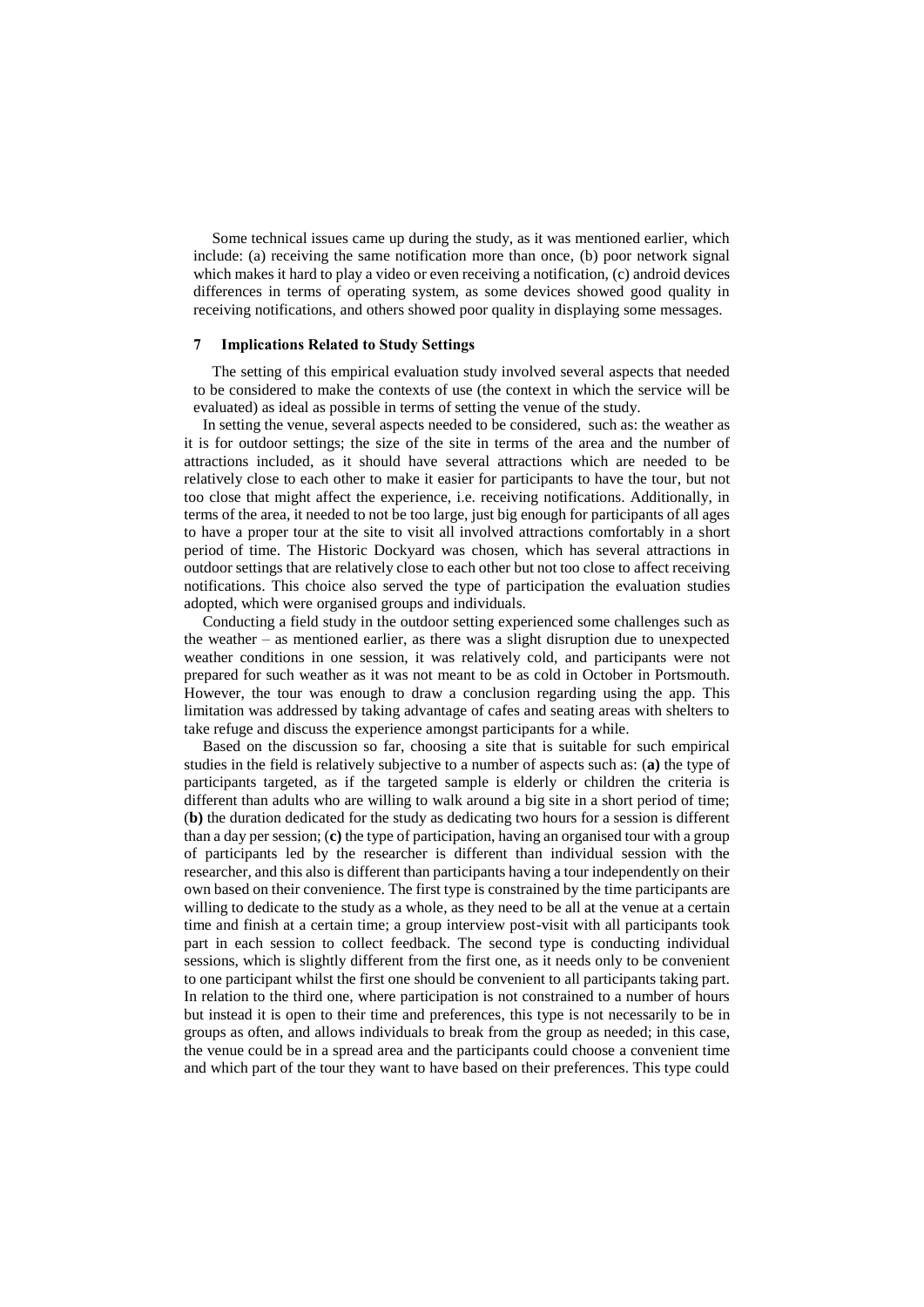be an excellent option for evaluating aspects such as personalisation as participants could create their own account and use the service for a few days to have the full experience to give useful feedback. The first type of participation was adopted in the study reported in this paper.

## **8 Conclusions**

We have presented an evaluation study of SmartC, a mobile and wearable system for learning at outdoor cultural heritage sites. A scenario-based design method was used to depict the context of use to offer a useful insight for guiding the design of SmartC. SmartC was evaluated by end-users, in the field, which was conducted with 26 participants with the aim of capturing issues, and challenges that might occur when using a mobile application prototype at outdoor cultural heritage sites.

SmartC is a smart and ubiquitous learning prototype utilising mobile and wearable computing. It was designed to contribute to enhance the informal learning experience at outdoor cultural heritage sites. Smart eyeglasses were used to capture the users' perspective regarding using wearable computing, smart eyeglasses in particular. The results reveal that users liked the app and emphasised it was user-friendly and easy to use. In addition, the results indicate that there is a potential for using smart eyeglasses at sites as they are unobtrusive devices, which could be worn and taken off very easily.

Several issues were identified, which could be categorised as: (1) interaction design related; (2) wearable computing related; (3) surroundings and environment related; (4) learner related; (5) context of use; and (6) technical issues.

Several aspects were identified that need to be considered in setting such empirical studies, which would help researchers in setting a venue for such field studies.

There is an area that we envision to carry out further work, which is developing design recommendations for helping designers in designing such services.

#### **References**

- <span id="page-17-0"></span>1. Nuryanti, W., *Heritage and postmodern tourism.* Annals of tourism research, 1996. **23**(2): p. 249-260.
- <span id="page-17-1"></span>2. González, M.V., *Intangible heritage tourism and identity.* Tourism management, 2008. **29**(4): p. 807-810.
- <span id="page-17-2"></span>3. Angelaccio, M., et al. *Smart and Mobile Access to Cultural Heritage Resources: a Case Study on Ancient Italian Renaissance Villas*. in *Enabling Technologies: Infrastructure for Collaborative Enterprises (WETICE), 2012 IEEE 21st International Workshop on*. 2012. IEEE.
- 4. Bellotti, F., et al. *Designing Cultural Heritage Contents for Serious Virtual Worlds*. in *Virtual Systems and Multimedia, 2009. VSMM'09. 15th International Conference on*. 2009. IEEE.
- 5. Berndt, E. and J. Carlos, *Cultural heritage in the mature era of computer graphics.* Computer graphics and applications, IEEE, 2000. **20**(1): p. 36-37.
- <span id="page-17-4"></span>6. McGookin, D., et al. *Exploring Seasonality in Mobile Cultural Heritage*. in *Proceedings of the 2017 CHI Conference on Human Factors in Computing Systems*. 2017. ACM.
- <span id="page-17-3"></span>7. Casella, G. and M. Coelho. *Augmented heritage: situating augmented reality mobile apps in cultural heritage communication*. in *Proceedings of the 2013*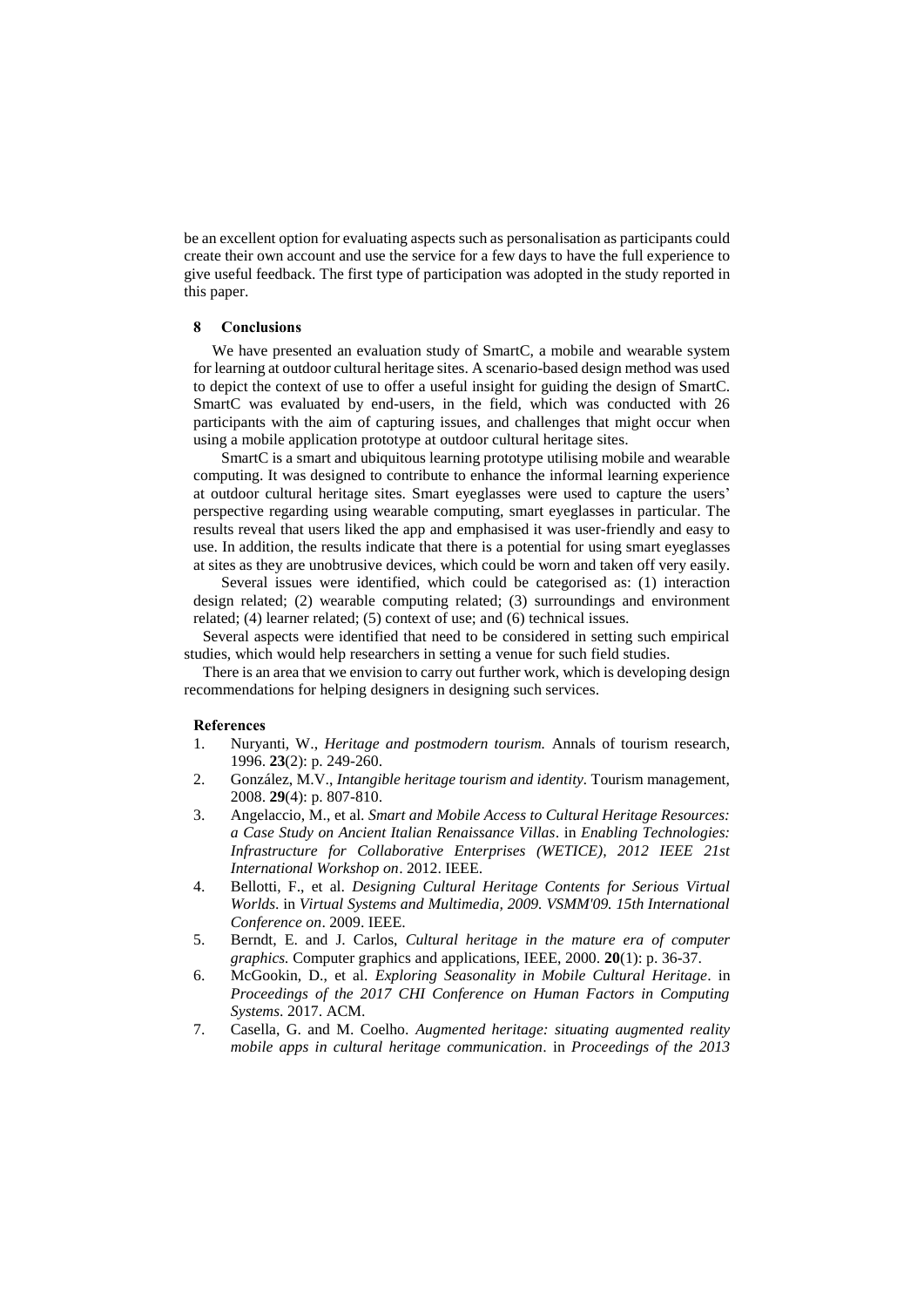*International Conference on Information Systems and Design of Communication*. 2013. ACM.

- <span id="page-18-0"></span>8. Silberberg, T., *Cultural tourism and business opportunities for museums and heritage sites.* Tourism management, 1995. **16**(5): p. 361-365.
- <span id="page-18-1"></span>9. Alkhafaji, A., et al. *A survey study to gather requirements for designing a mobile service to enhance learning from cultural heritage*. in *European Conference on Technology Enhanced Learning*. 2016. Springer.
- <span id="page-18-2"></span>10. Prentice, R., *Experiential cultural tourism: Museums & the marketing of the new romanticism of evoked authenticity.* Museum Management and Curatorship, 2001. **19**(1): p. 5-26.
- <span id="page-18-3"></span>11. Alkhafaji, A., S. Fallahkhair, and M. Cocea, *Towards gathering initial requirements of developing a mobile service to support informal learning at cultural heritage sites.* Cognition And Exploratory Learning In The Digital Age (CELDA 2015), 2015: p. 51.
- <span id="page-18-4"></span>12. Koren, I. and R. Klamma. *Smart Ambient Learning with Physical Artifacts Using Wearable Technologies*. in *Intelligent Environments (Workshops)*. 2015.
- <span id="page-18-16"></span>13. Suriyakul, W. and G. Vavoula, *Mobile Family Learning in the Science Museum*, in *mLearn17*. 2017: Lamaca, Cyprus.
- <span id="page-18-17"></span>14. Vavoula, G., et al., *Myartspace: Design and evaluation of support for learning with multimedia phones between classrooms and museums.* Computers & Education, 2009. **53**(2): p. 286-299.
- <span id="page-18-5"></span>15. Weiser, M., *The computer for the 21st century.* Scientific american, 1991. **265**(3): p. 94-104.
- <span id="page-18-6"></span>16. BBC. *British Museum offers virtual reality tour of Bronze Age*. 2015 4 August 2015; Available from: [http://www.bbc.co.uk/news/technology-33772694.](http://www.bbc.co.uk/news/technology-33772694)
- <span id="page-18-7"></span>17. Alkhafaji, A., *The development of a theoretical framework for designing smart and ubiquitous learning environments for outdoor cultural heritage*, in *School of Computing*. 2018, Portsmouth.
- <span id="page-18-8"></span>18. UNESCO, *Managing Cultural Wold Heritage* 2013, Paris: France: The United Nations Educational, Scientific and Cultural Organization (UNESCO).
- <span id="page-18-9"></span>19. Du Cros, H., *A new model to assist in planning for sustainable cultural heritage tourism.* International Journal of Tourism Research, 2001. **3**(2): p. 165-170.
- <span id="page-18-10"></span>20. Soloway, E., M. Guzdial, and K.E. Hay, *Learner-centered design: The challenge for HCI in the 21st century.* interactions, 1994. **1**(2): p. 36-48.
- <span id="page-18-11"></span>21. Winters, N. and S. Price. *Mobile HCI and the learning context: an exploration*. in *Proceedings of Context in Mobile HCI Workshop at MobileHCI05*. 2005.
- <span id="page-18-12"></span>22. Carroll, J.M., *Making use: scenario-based design of human-computer interactions*. 2000: MIT press.
- <span id="page-18-13"></span>23. Dourish, P., *What we talk about when we talk about context.* Personal and Ubiquitous Computing, 2004. **8**(1): p. 19-30.
- <span id="page-18-14"></span>24. Dingler, T., et al. *uCanvas: A Web framework for spontaneous smartphone interaction with ubiquitous displays*. in *Human-Computer Interaction*. 2015. Springer.
- <span id="page-18-15"></span>25. Candello, H., *Multimedia information delivery on mobile cultural applications*, in *Universal Access in Human-Computer Interaction. Applications and Services for Quality of Life*. 2013, Springer. p. 583-592.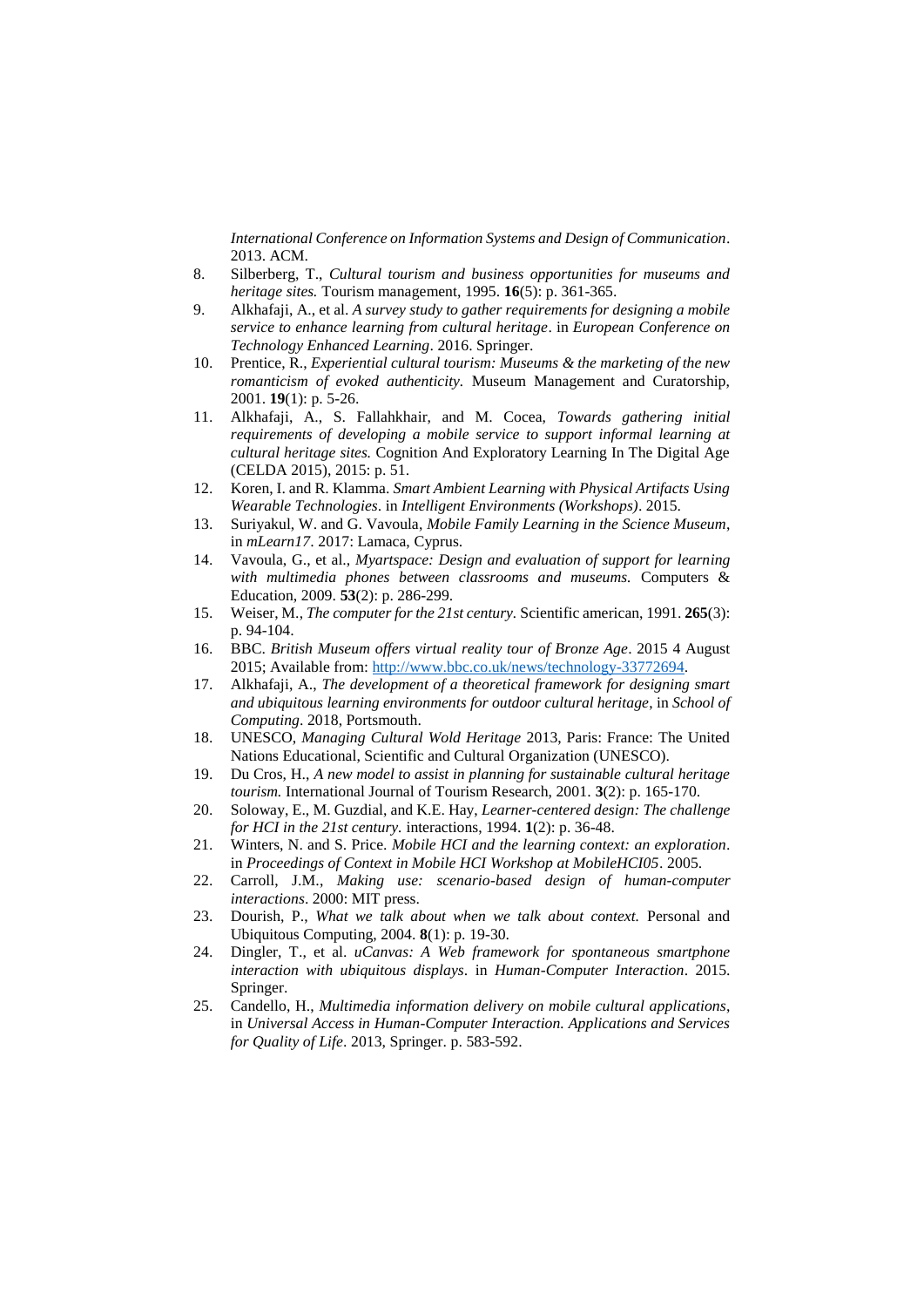- 26. Suh, Y., C. Shin, and W. Woo, *A mobile phone guide: spatial, personal, and social experience for cultural heritage.* Consumer Electronics, IEEE Transactions on, 2009. **55**(4): p. 2356-2364.
- 27. Van Aart, C., B. Wielinga, and W.R. Van Hage, *Mobile cultural heritage guide: location-aware semantic search*, in *Knowledge Engineering and Management by the Masses*. 2010, Springer. p. 257-271.
- 28. Chianese, A., F. Piccialli, and I. Valente, *Smart environments and cultural heritage: a novel approach to create intelligent cultural spaces.* Journal of Location Based Services, 2015. **9**(3): p. 209-234.
- <span id="page-19-0"></span>29. Schlatter, B.E. and A.R. Hurd, *Geocaching: 21st-century hide-and-seek.* Journal of Physical Education, Recreation & Dance, 2005. **76**(7): p. 28-32.
- <span id="page-19-1"></span>30. Gray, H.R., *Geo-caching: place-based discovery of virginia state parks and museums.* Journal of Museum Education, 2007. **32**(3): p. 285-291.
- 31. Tussyadiah, I.P. and F.J. Zach, *The role of geo-based technology in place experiences.* Annals of Tourism Research, 2012. **39**(2): p. 780-800.
- 32. Pongpaichet, S., et al., *Situation fencing: making geo-fencing personal and dynamic.* 2013.
- 33. Clough, G., *Geolearners: Location-based informal learning with mobile and social technologies.* Learning Technologies, IEEE Transactions on, 2010. **3**(1): p. 33-44.
- 34. Mendes, R.N., T. Rodrigues, and A. Rodrigues, *Urban geo-caching. What happened in Lisbon during the last decade.* International Archives of the Photogrammetry, Remote Sensing and Spatial Information Sciences, 2013: p. 29- 31.
- 35. Benford, S., et al., *Can you see me now?* ACM Transactions on Computer-Human Interaction (TOCHI), 2006. **13**(1): p. 100-133.
- 36. O'Hara, K. *Understanding geocaching practices and motivations*. in *Proceedings of the SIGCHI conference on human factors in computing systems*. 2008. ACM.
- <span id="page-19-2"></span>37. Damala, A., et al. *Bridging the gap between the digital and the physical: design and evaluation of a mobile augmented reality guide for the museum visit*. in *Proceedings of the 3rd international conference on Digital Interactive Media in Entertainment and Arts*. 2008. ACM.
- 38. Fritz, F., A. Susperregui, and M. Linaza. *Enhancing cultural tourism experiences with augmented reality technologies*. in *The 6th International Symposium on Virtual Reality, Archaeology and Cultural Heritage VAST*. 2005.
- 39. Chang, Y.-L., et al., *Apply an Augmented Reality in a Mobile Guidance to Increase Sense of Place for Heritage Places.* Journal of Educational Technology & Society, 2015. **18**(2): p. 166-178.
- 40. Zoellner, M., et al. *An augmented reality presentation system for remote cultural heritage sites*. in *Proceedings of the 10th International Symposium on Virtual Reality, Archaeology and Cultural Heritage VAST*. 2009. Citeseer.
- 41. Haugstvedt, A.-C. and J. Krogstie. *Mobile augmented reality for cultural heritage: A technology acceptance study*. in *Mixed and Augmented Reality (ISMAR), 2012 IEEE International Symposium on*. 2012. IEEE.
- <span id="page-19-3"></span>42. Vlahakis, V., et al. *Archeoguide: first results of an augmented reality, mobile computing system in cultural heritage sites*. in *Virtual Reality, Archeology, and Cultural Heritage*. 2001.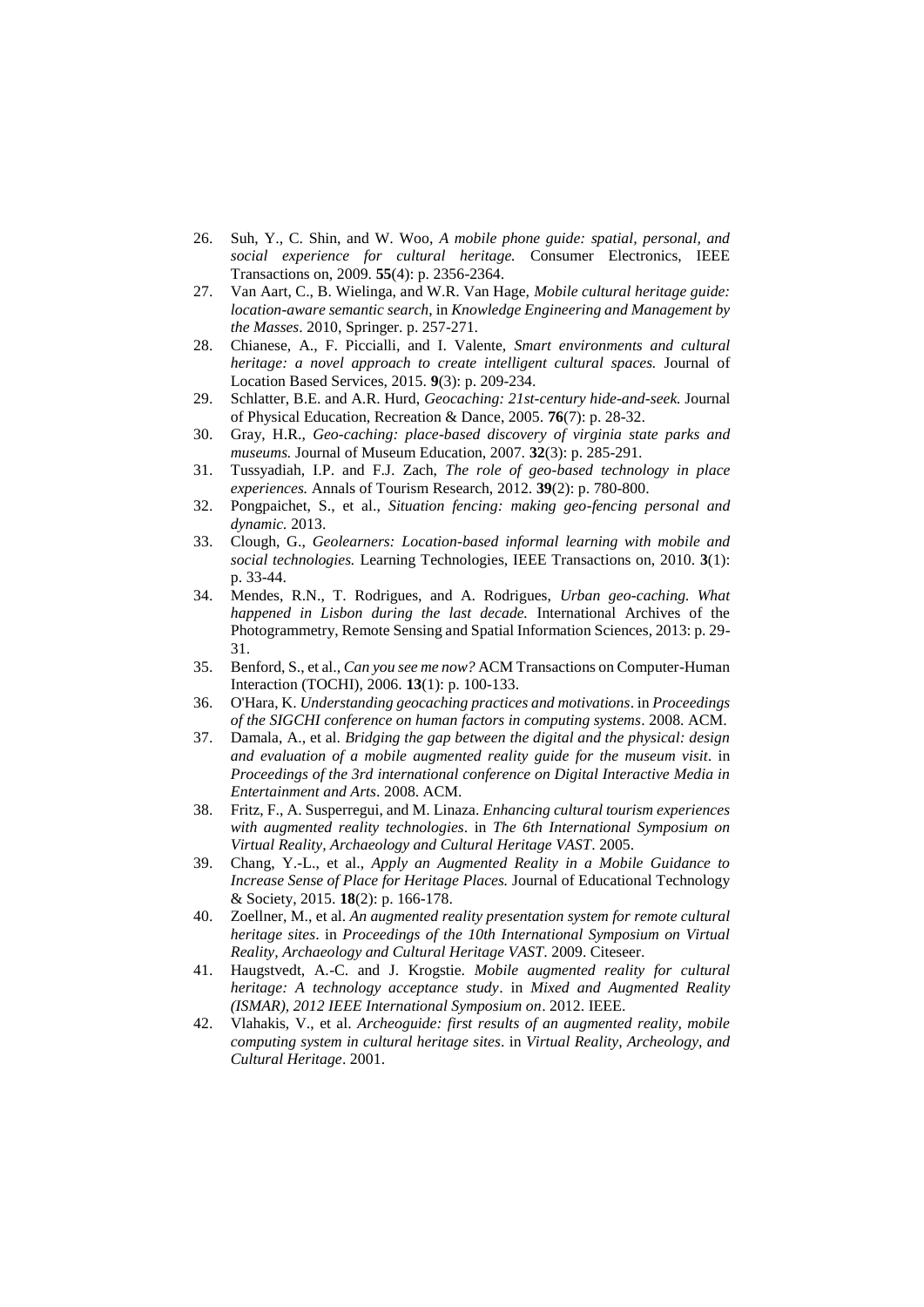- 43. Liarokapis, F. and D. Mountain. *A Mobile Framework for Tourist Guides*. in *Workshop on Virtual Museums, In Proc. 8th Int'l Symposium on Virtual Reality, Archaeology and Cultural Heritage (VAST'07), Eurographics, Brighton, UK*. 2007.
- 44. Takacs, G., et al. *Outdoors augmented reality on mobile phone using loxel-based visual feature organization*. in *Proceedings of the 1st ACM international conference on Multimedia information retrieval*. 2008. ACM.
- 45. Caggianese, G., P. Neroni, and L. Gallo. *Natural interaction and wearable augmented reality for the enjoyment of the cultural heritage in outdoor conditions*. in *International Conference on Augmented and Virtual Reality*. 2014. Springer.
- <span id="page-20-0"></span>46. Feiner, S., et al., *A touring machine: Prototyping 3D mobile augmented reality systems for exploring the urban environment.* Personal Technologies, 1997. **1**(4): p. 208-217.
- 47. Sparacino, F., *The Museum Wearable: Real-Time Sensor-Driven Understanding of Visitors' Interests for Personalized Visually-Augmented Museum Experiences.* 2002.
- 48. Leue, M.C., T. Jung, and D. tom Dieck, *Google glass augmented reality: Generic learning outcomes for art galleries*, in *Information and Communication Technologies in Tourism 2015*. 2015, Springer. p. 463-476.
- 49. Höllerer, T., et al., *Exploring MARS: developing indoor and outdoor user interfaces to a mobile augmented reality system.* Computers & Graphics, 1999. **23**(6): p. 779-785.
- <span id="page-20-1"></span>50. Hall, T. and L. Bannon, *Designing ubiquitous computing to enhance children's learning in museums.* Journal of Computer Assisted Learning, 2006. **22**(4): p. 231-243.
- <span id="page-20-2"></span>51. Sung, Y.T., et al., *Mobile guide system using problem*‐*solving strategy for museum learning: a sequential learning behavioural pattern analysis.* Journal of computer assisted learning, 2010. **26**(2): p. 106-115.
- <span id="page-20-3"></span>52. Betsworth, L., et al., *Performative technologies for heritage site regeneration.* Personal and Ubiquitous Computing, 2014. **18**(7): p. 1631-1650.
- <span id="page-20-4"></span>53. Andreoli, R., et al., *A framework to design, develop, and evaluate immersive and collaborative serious games in cultural heritage.* Journal on Computing and Cultural Heritage (JOCCH), 2017. **11**(1): p. 4.
- <span id="page-20-5"></span>54. Poria, Y., R. Butler, and D. Airey, *Links between tourists, heritage, and reasons for visiting heritage sites.* Journal of Travel Research, 2004. **43**(1): p. 19-28.
- <span id="page-20-6"></span>55. Carroll, J.M., et al., *Requirements Development in Scenario-Based Design.* IEEE Transactions On Software Engineering, 1998. **24**(12).
- <span id="page-20-7"></span>56. Rodriguez Garzon, S. and B. Deva. *Geofencing 2.0: taking location-based notifications to the next level*. in *Proceedings of the 2014 ACM International Joint Conference on Pervasive and Ubiquitous Computing*. 2014. ACM.
- <span id="page-20-8"></span>57. Gediga, G., K.-C. Hamborg, and I. Düntsch, *The IsoMetrics usability inventory: an operationalization of ISO 9241-10 supporting summative and formative evaluation of software systems.* Behaviour & Information Technology, 1999. **18**(3): p. 151-164.
- <span id="page-20-9"></span>58. Fallahkhair, S., *Development Of A Cross Platform Support System or Language Learners Via Interactive Television And Mobile Phone*. 2009, Brighton.